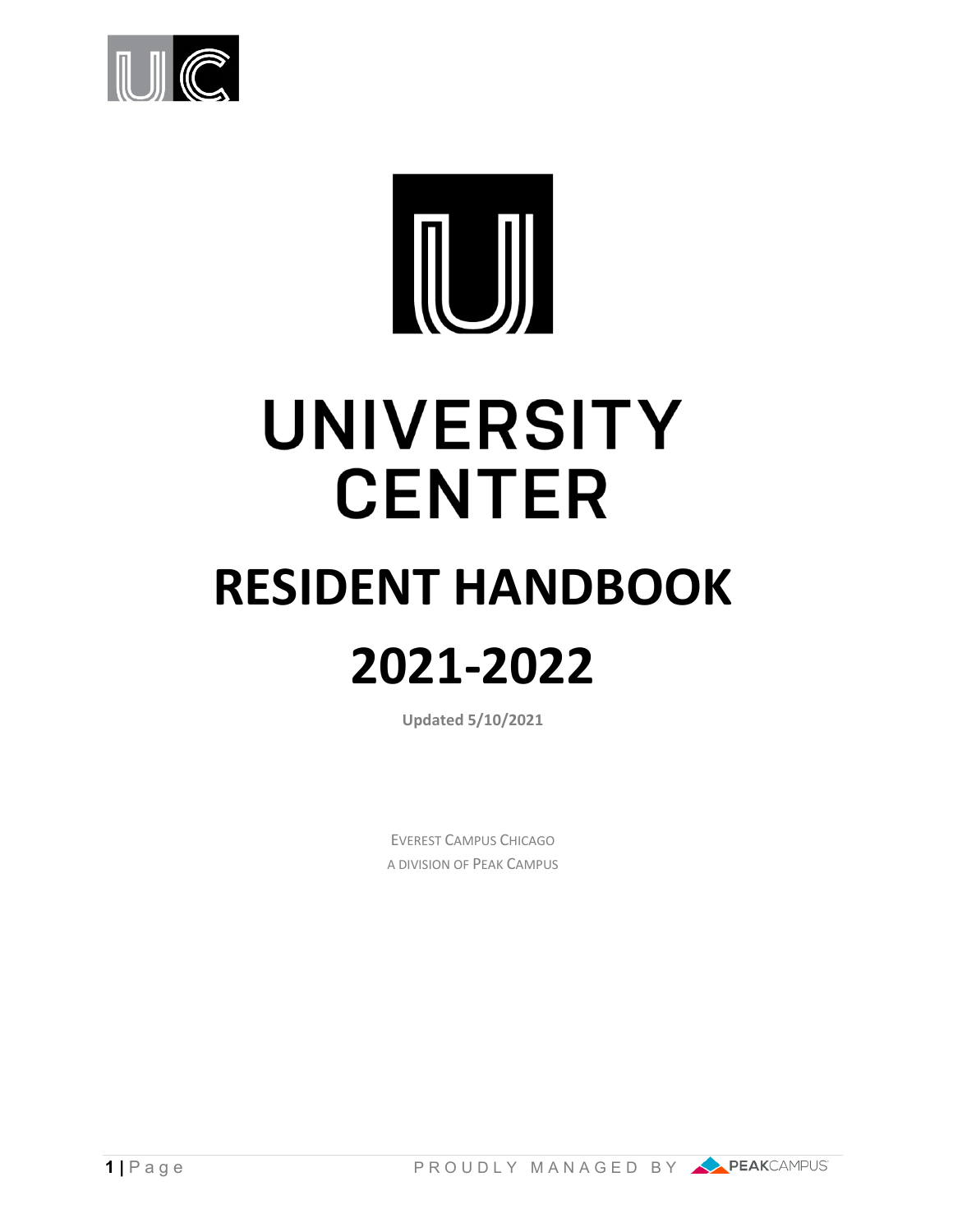

# **WELCOME TO UNIVERSITY CENTER**

Welcome to University Center (UC)! UC offers an opportunity to be part of a vibrant residential community, consisting of undergraduate, graduate and professional students enrolled at Columbia College Chicago (CCC), DePaul University (DPU), Roosevelt University (RU), American Academy of Art (AAA), National Louis (NL), Path to Academics Community and Employment at National Louis (P.A.C.E), and other Chicagoland universities, referred to hereinafter as master tenants.

UC presents an opportunity for you to surround yourself with the space, security, convenience, and amenities that will support your educational goals while also embracing the city around you. It is important for all community members to respect new ideas, demonstrate tolerance and have an open mind. Our primary purpose is to maintain an environment that is conducive to sleep and study, but also one that provides opportunity to challenge oneself and grow intellectually and interpersonally.

This handbook will explain your privileges and expectations as a member of this community. Residents and their guests are expected to follow the policies, procedures and community standards described in this handbook. Violation of policies or procedures will be reviewed by UC staff, and may result in a wide range of sanctions including removal from the UC community. While every effort has been made to provide residents with complete and accurate information, UC Management reserves the right to change, amend, modify, or revoke any policy or procedure contained in this document, with or without notice.

# **STATEMENT ON COMMUNITY LIVING**

UC residents come from many areas of the city, state, country, and world. All are during academic pursuits at the undergraduate, graduate, or professional levels. In this unique community, residents are rich in knowledge and diversity. UC encourages interaction among residents to make the most of this cooperative and interactive learning opportunity. Policies within the UC community have been established in the interest of residents and all others who visit or work within the building.

# **FAMILY EDUCATIONAL RIGHTS AND PRIVACY ACT (FERPA)**

UC complies with the FERPA Act of 1974. FERPA essentially protects the rights to privacy of anyone over the age of 18 years old for nondirectory information maintained in educational records. This includes all activity they may be involved in, including behavioral, conduct and employment records. All documentation and resident records are maintained as property of Peak Campus and are not releasable or available for general viewing to anyone other than authorities representing resident institutions. Documentation and records may only be released or viewed after written permission from a resident's institution or designee is received. The FERPA policy of each resident's school shall apply to all resident records. Additionally, UC Management will not disclose any information other than directory information about any resident without written or authorized consent, unless otherwise required by law.

**Except for information required in the performance of the duties of UC Management or the resident's respective school, room assignment and roommate information will only be released to assigned residents and their roommates, and when required by law. In the event of an emergency, notification of**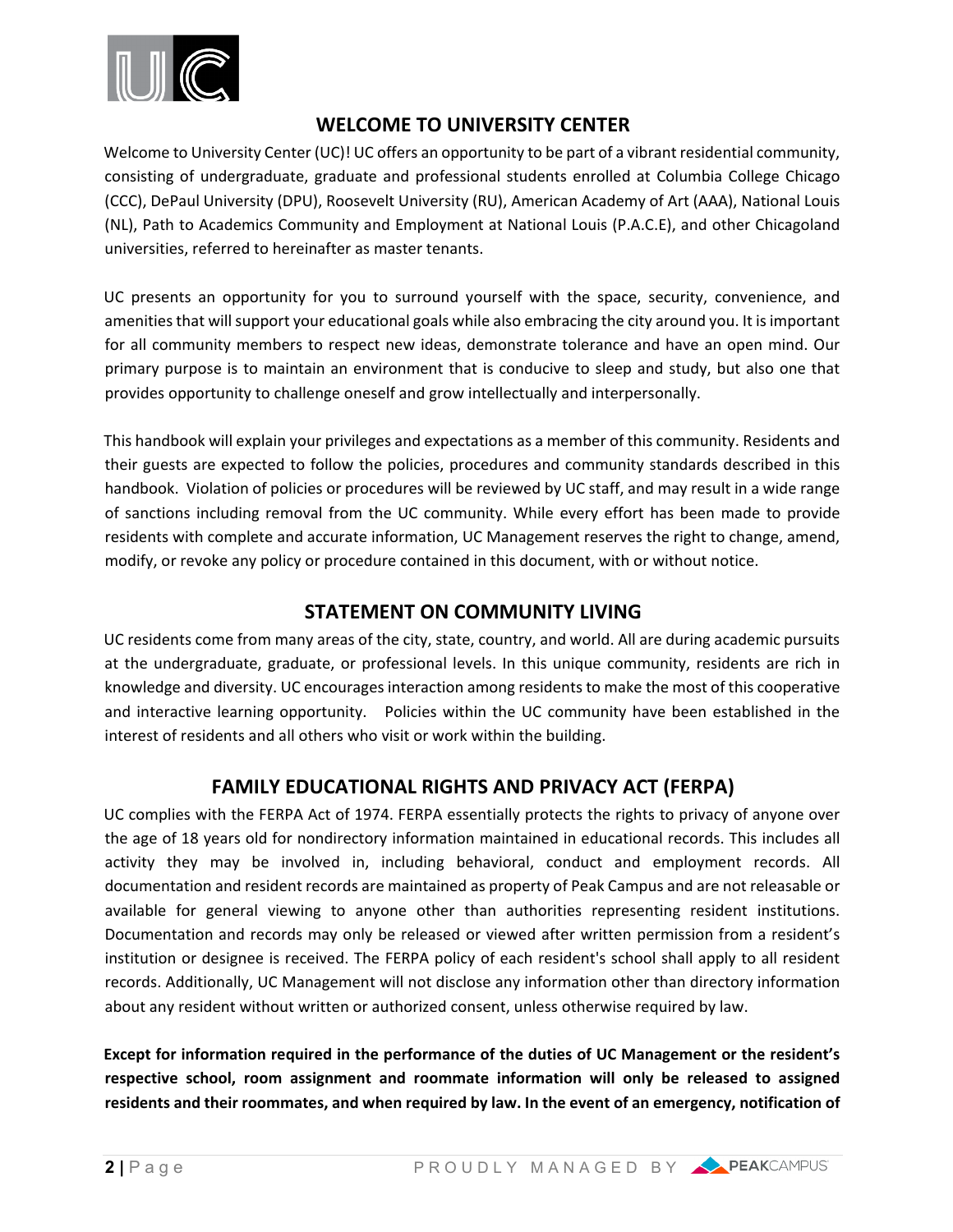

**a resident's emergency contact may occur based on the policies and procedures of his or her respective school.**

# **CONCEALED CARRY WEAPONS POLICY**

Peak Campus manages UC for the use and benefit of its constituent institutions of higher education and to facilitate and further their respective educational missions. Pursuant to the 2013 Illinois Firearm Concealed Carry Act (430 ILCS 66) and it's enabling regulations, Peak Campus and UC adopts the following policy: The carrying or possession of any type of weapon or firearm on the premises of the UC is strictly and absolutely prohibited. This prohibition expressly includes those persons licensed to carry concealed handguns (other than those who are active law enforcement and credentialed retired law enforcement persons). Any person violating this policy will be required to leave the UC premises immediately. Any resident, employee or guest found to be in violation of this policy will be subject to discipline, including removal from the community. No UC security officer or staff member has authority to grant verbal exceptions to this policy. For purposes of this policy "weapon" is broadly defined and includes, without limitation, ammunition, explosives, clubs or illegal knives, paintball guns, projectile launchers, BB guns/pistols, facsimile weapons, and fireworks. This policy supplements that which is stated in the student handbook pertaining to firearms and weapons in general. **If you should come across a situation where you sense there is an immediate threat to public safety, you should call 911. If you believe an individual is carrying a weapon, but is not acting in a threatening manner, you should call UC Security at (312) 924-8911.** 

## **TITLE IX**

In compliance with Title IX of the Education Amendments of 1972 (Title IX), UC prohibits discrimination in all educational programs and activities on the basis of sex. Programs and activities under Title IX include academic programs, admissions, athletics, recruitment, financial aid, housing and employment, amongst others. Title IX also prohibits sexual harassment, sexual misconduct, and any activity which includes sexual violence. It also includes domestic, dating, and stalking issues. Title IX is there to protect college students from discrimination of any kind based on sex. This extends, of course, to those who are victims of sexual assault and sexual misconduct.

*"No person in the United States shall, on the basis of sex, be excluded from participation in, be denied the*  benefits of, or be subjected to discrimination under any education program or activity receiving federal *financial assistance."* source: [http://www2.ed.gov/about/offices/list/ocr/docs/tix\\_dis.html](http://www2.ed.gov/about/offices/list/ocr/docs/tix_dis.html)

To file a complaint of sexual harassment or sexual assault, or if you have questions, concerns or a complaint related to Title IX, please contact the Title IX Coordinator of your respective institution. UC supports all Title IX efforts and does not condone any activity that demeans any resident in any way. All efforts to report and facilitate any investigation according to resident institution precedent will be conducted.

**Columbia College Chicago Title IX Office** [https://students.colum.edu/handbook/policies/sexual](https://students.colum.edu/handbook/policies/sexual-misconduct-policy-and-procedure-title-ix.php)[misconduct-policy-and-procedure-title-ix.php](https://students.colum.edu/handbook/policies/sexual-misconduct-policy-and-procedure-title-ix.php)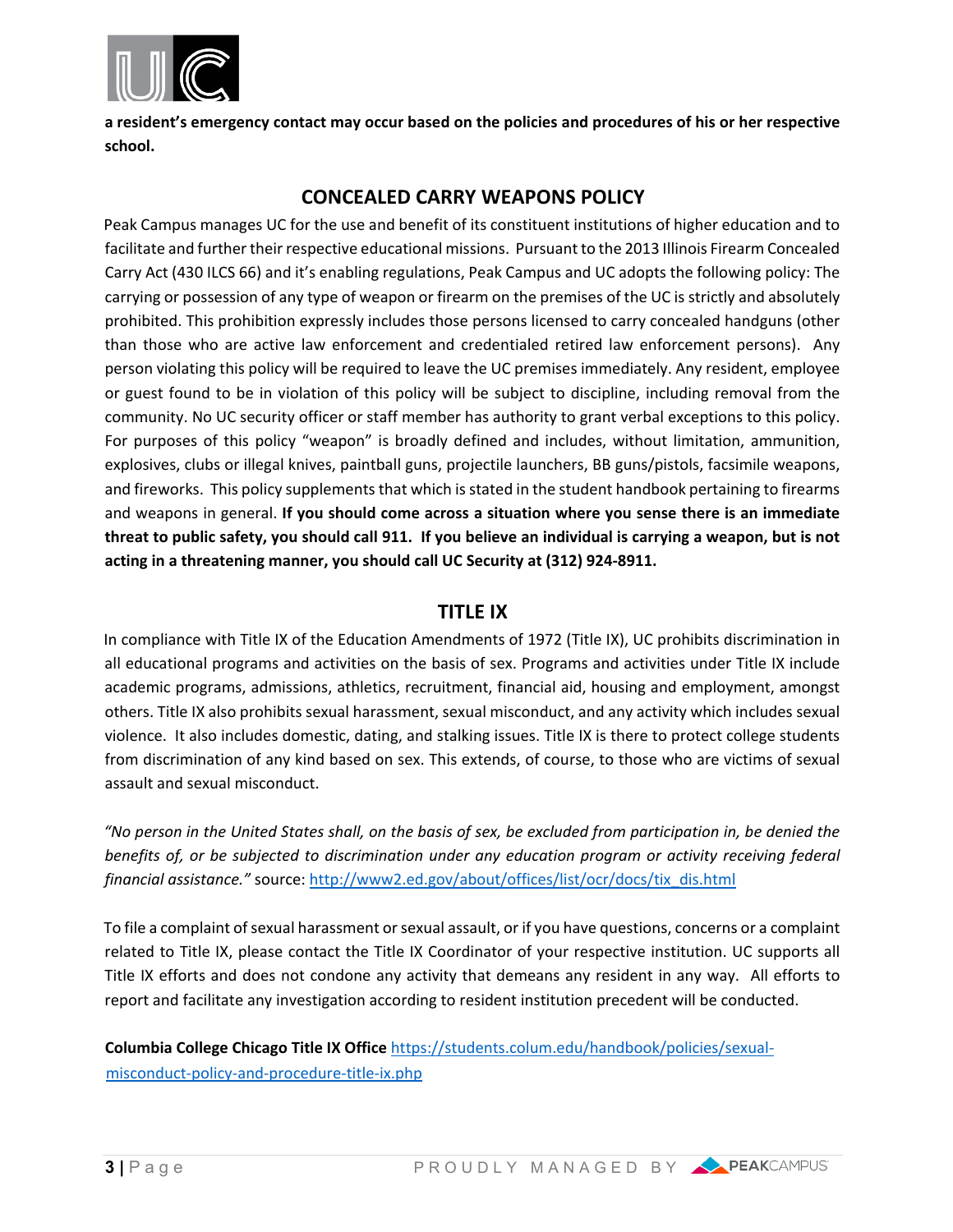

**DePaul University Title IX Office** <https://offices.depaul.edu/student-affairs/title-ix/Pages/default.aspx>

**Roosevelt University Title IX Office** <https://www.roosevelt.edu/title-ix>

**American Academy of Art Title IX Office** [https://www.aaart.edu/student-services/notification-of-report](https://www.aaart.edu/student-services/notification-of-report-options-sexual-assault/)[options-sexual-assault/](https://www.aaart.edu/student-services/notification-of-report-options-sexual-assault/)

#### **National Louis Title IX Office**

<https://www.nl.edu/studentservices/studentexperience/sexualrespect/>

# **THE CLERY ACT: CRIME STATISTICS REPORTING**

UC staff will report all felonies and serious misdemeanors that are reported or observed to the Chicago Police Department (CPD). For lesser misdemeanors, victims are encouraged and assisted by the UC staff to report the crime to the CPD. All known crimes occurring within the premises or within a reasonably contiguous geographic area shall be reported by UC staff to each member school to be included in its crime statistics report, in compliance with the Jeanne Clery Disclosure of Campus Security Policy and Campus Crime Statistics Act 20, U.S.C. 1092(f).

UC staff is committed to safety and security within the UC community. **To report a crime or an emergency in or near UC contact 911 or 312-924-8911 (UC Security).** Additional information about reporting crimes and emergencies at your school may be found at your respective university's website.

# **UNIVERSITY CENTER STAFF**

UC staff provides a variety of services to help residents maximize their academic and living experiences.

- Management Office Staff are located on the 2<sup>nd</sup> floor Management Office, open Monday through Friday 9 am to 5 pm and can be reached at (312) 924-8000. Scheduling appointments with any professional staff should be done through the management office. It is also the place where you can go to gather information about programs and activities, room change requests, filming requests, etc.
- **Directors** are members of the management staff that supervise all other employees and contractors in the building. Some directors serve in the on-call rotation for emergency response.
- **Residence Education Coordinators (REC)** are live-in professional staff who supervise the RA staff. The RECs have responsibility for a community building for 500 – 600 residents on various floors. Each REC serves in the on-call rotation for emergency response.
- **Resident Activities and Program Coordinator (RAPC)** is a live-in professional staff member responsible for coordinating large scale building events, advising the resident council, and implementing the community development and programming module for UC. The RAPC serves in the on-call rotation for emergency response.
- **Engineering Staff** are responsible for the maintenance of all mechanical and electrical equipment in the building and is responsible for the completion of all resident work orders.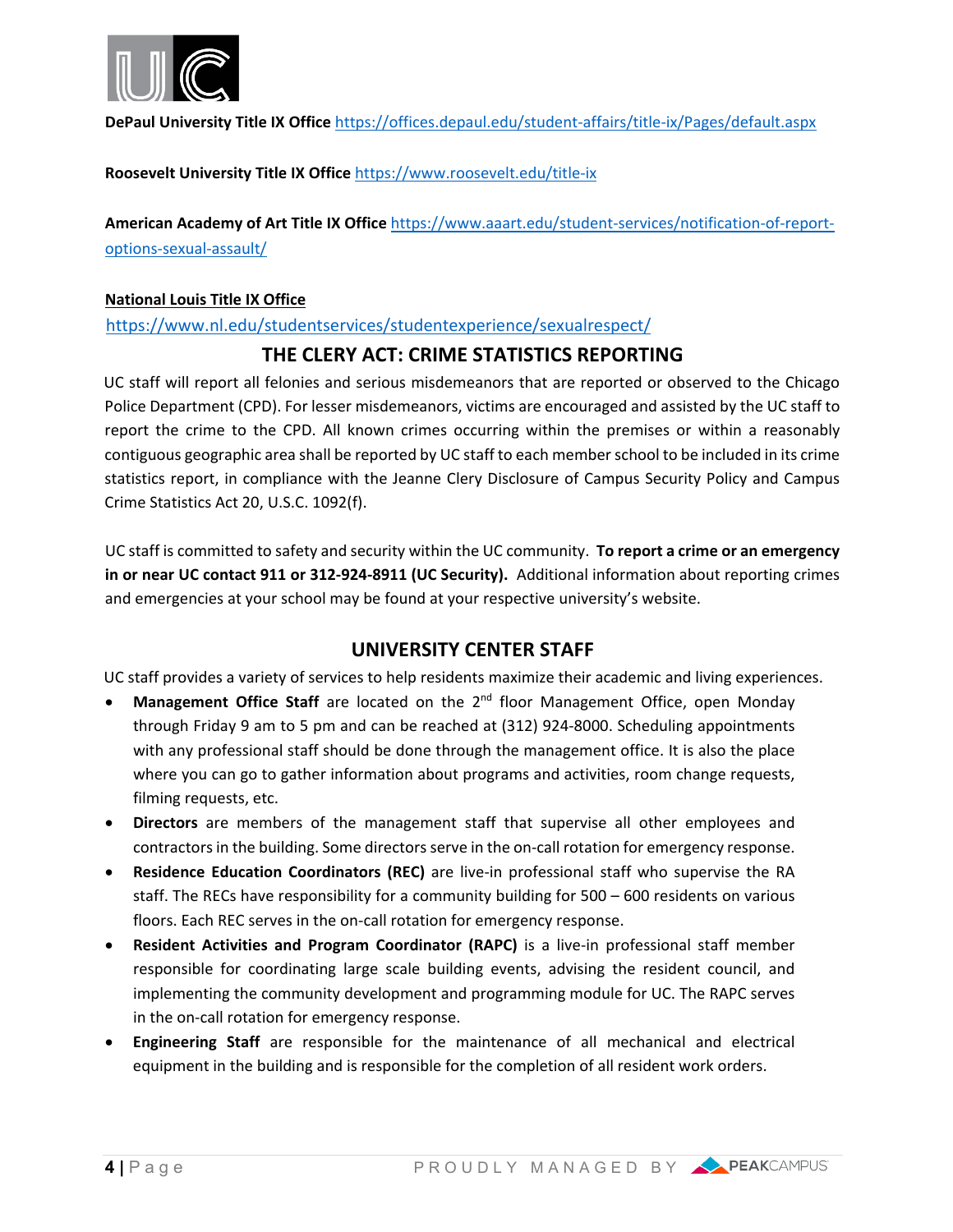

- **Conference Chicago Staff** oversee event planning and scheduling of meeting rooms located on the 2nd floor.
- **Resident Advisors (RA)** are live-in student staff committed to promoting the personal and academic success of our residents and our community. Their primary purpose is to manage an environment conducive to sleep and study. They create community through leadership, programming, and policy enforcement. They are the residents' primary source for information, resource, problem solving and support. RAs help organize social, educational, and cultural events for residents, monitor and report any institutional facility-related concerns and help provide additional office hour coverage. They are responsible for inspecting common areas and conducting periodic room inspections and intentional resident interactions as directed and with appropriate notice.
- **Student Staff** work throughout the building at the Resident Services Desk (RSD), Mail Room, Conference Center, and Management Office. Resident employment opportunities are available at www.peakcampus.com/careers.
- **Security Staff** are outside vendors that participate in maintaining a secure environment for all who live, work, and visit the building. Security staff monitor and oversee building access 24 hours a day and can be reached at 312-924-8911.
- **Janitorial Staff** are outside vendors that are responsible for the cleaning and upkeep of all common areas within the building.
- **Chartwells Staff** are outside vendors that are responsible for The Caf and The Market, as well as all on-site catering.

# **BUILDING AMENITIES**

#### **Access**

UC is not a public facility. Other than the non-resident dining entrance, access to the building is restricted exclusively to residents, building employees, contractors, authorized staff from member schools and registered guests. UC ID cards are provided to every resident and must be used upon entrance. **The UC ID is issued to the resident and is not to be shared with others to access the facility, or for any other purpose.**

#### **Appliances**

Each apartment is provided with a refrigerator/freezer, oven with stovetop, microwave, and dishwasher. Microwaves and ovens with stovetop are also provided in the social lounges (northwest corner) on the suite side of each floor. Students may also rent mini fridge/microwave combinations as available.

#### **Bicycle Storage**

A limited number of bicycles can be accommodated in a locked storage room adjacent to the first  $(1<sup>st</sup>)$  floor lobby. Storage will be provided on a first come, first served basis, for bicycles that are registered through the resident portal. Residents are responsible for providing and securing their own bike locks. Nothing else may be left in this room. Bicycles, or bicycle-like items, are prohibited anywhere else in the building. Each resident acknowledges that they will be solely responsible for theft or damage to any personal property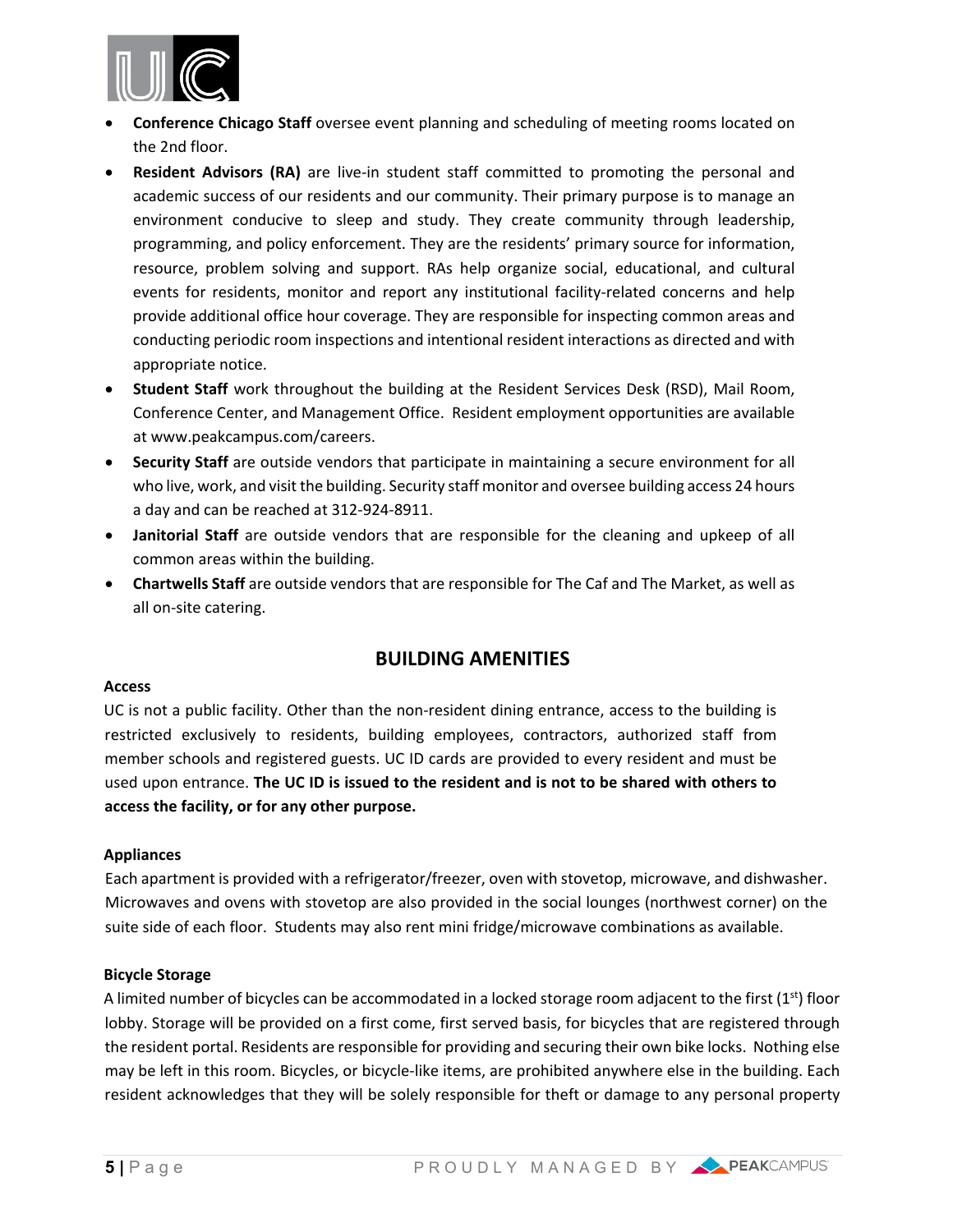

placed in Bicycle Storage. Bicycles left after residents move out will have the lock removed and be handled as abandoned property.

#### **Computer Centers**

The Computer Center is located on the  $2<sup>nd</sup>$  floor. There are PCs and a MAC available for resident use. Additionally, there is a black and white printer that can be used, residents are asked to bring their own paper. A Digital Media Lab is located on the 11<sup>th</sup> floor. Residents can receive access cards and supplies for the Digital Media Labs at the RSD. Residents using any computers or printing systems at UC are required to adhere to all Building Technology Policies.

#### **Dining Center (The Caf)**

The Caf is located on the  $2^{nd}$  floor and provides meals focusing on variety, convenience, and nutrition. The Market convenience area also offers grab-n-go items and a coffee bar.

#### **Fitness Center and Dance Studio**

The Fitness Center and attached Dance Studio are located on the  $2<sup>nd</sup>$  floor. Residents use UC IDs to enter the area. All residents who enter the Fitness Center agree to follow the rules and regulations posted therein. There is no supervision and those using the facility do so at their own risk.

#### **Furnishings**

Each resident is provided with a twin size, extra-long bed (studio apartments and private room suites receive a fullsize bed), study desk, chair, drawers, shelves, and adjustable clothes rods are built into a room closet. The twin bed is loft-able (if ceiling height permits) when a loft kit is rented through the online portal. Additional furnishings vary by unit type. All furniture must remain in the room/unit, storage off-site or within another unit/room is not permitted.

UC recommends that residents do not bring additional large furniture items. If a resident chooses to bring a couch, futon, etc., these items should be removed from UC premises at move-out. The items cannot be left in the units, trash rooms, or disposed of in the dumpsters. A disposal fee of \$50 - \$250 is applicable if items are not removed from the premises.

#### **Rented Items**

UC has several items that can be rented free of charge for certain periods of time. If any items are not returned during the allotted timeslot, a late fee of \$50/day will be applied to the student account. Any items that are unreturned or damaged will be charged to resident's account.

- Speed packs are large boxes on rolling dollies available for residents to use to move in/out. These can be checked out with security for up to 1 hour at a time. If unreturned or damaged beyond use, there is a \$100 replacement fee.
- Vacuums, mops, and brooms are available to checkout at the RSD for up to 4 hours at a time. If unreturned or damaged beyond use, there is a  $$25 - $250$  per item replacement fee based on the item's value.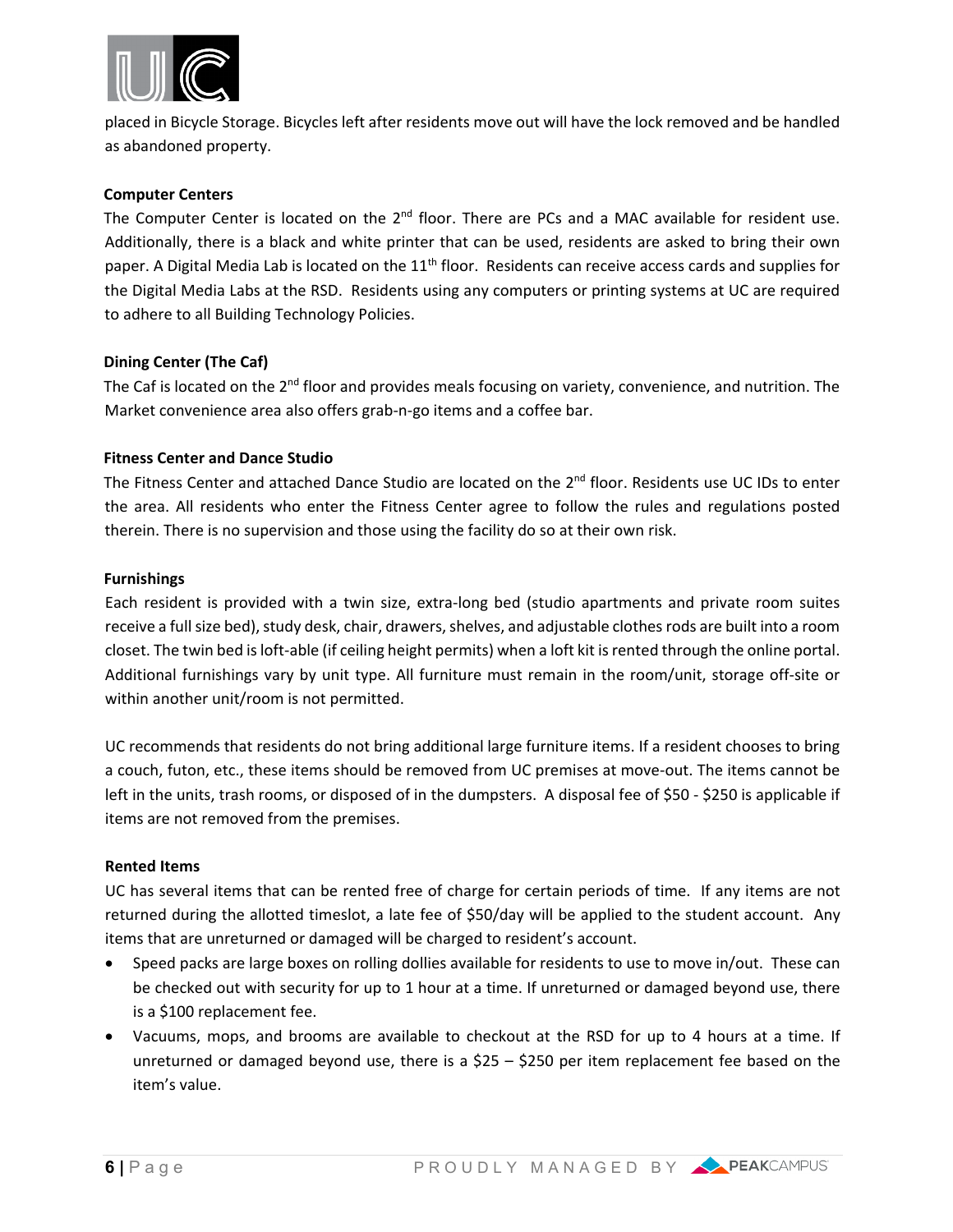

• Digital Media Lab keyboards, Photo Room lights, and many other tools can be checked out from the RSD for up to 4 hours at a time. If unreturned or damaged beyond use, there is a replacement fee of \$50 – \$250 per item based on the item's value.

#### **Heating/Air Conditioning**

Central heating and air conditioning are provided to each unit at no additional cost. Residents may experience transitional times during the spring and fall where heating and cooling are difficult to balance due to the nature of high-rise buildings. Supplemental heating and/or air conditioning devices are prohibited.

#### **Laundry Room**

A 24-hour Laundry Room is located on the  $2^{nd}$  floor. Machines are operated using prepaid laundry cards, provided free at move-in and \$5 for replacements, loaded at the kiosk in the laundry room. There is also a small laundry facility located on floors 15-18 as an additional option to residents living on those floors. UC is not responsible for lost, stolen or damaged items. UC will not reimburse for any monetary value on a lost, stolen, or damaged card. Any items left in the Laundry Room more than 24 hours will be treated as abandoned property. Please report any issues or concerns with the Laundry Rooms at the RSD.

#### **Loading Dock**

With advance permission from the Management Office, the loading dock at the rear of the building is available for loading and unloading on a limited basis.

#### **Lounges**

Many lounge areas are available throughout the building. Residents should follow all posted rules and leave the lounge clean after each use. Removal of any furniture is prohibited.

#### **Mail Delivery**

Residents are issued a combination to their mailbox, shared with roommates/suitemates, for the 2<sup>nd</sup> floor Mail Room. Small packages and  $1<sup>st</sup>$  class mail will be deposited in these mailboxes. Large parcels will be placed in the package lockers located along the wall north of the Mailroom. If a package is delivered, residents will receive an email to the address on file and a locker access code. Residents are expected to retrieve the package within 72 hours. Packages not picked up within 72 hours will be removed from the lockers and placed in overflow storage. Residents must stop by the Management Office to retrieve packages stored in overflow. Any packages remaining in overflow storage beyond 30 days will be returned to sender. Upon move-out, residents should update mailing address with banks, online stores, and through USPS (online). Any packages delivered after move-out will be immediately returned to sender – UC can only accept packages for current residents. To ensure correct mail/package delivery to UC, make sure all mail is addressed as follows:

**(Name) 525 S. State Street # (Suite/Apartment Number)**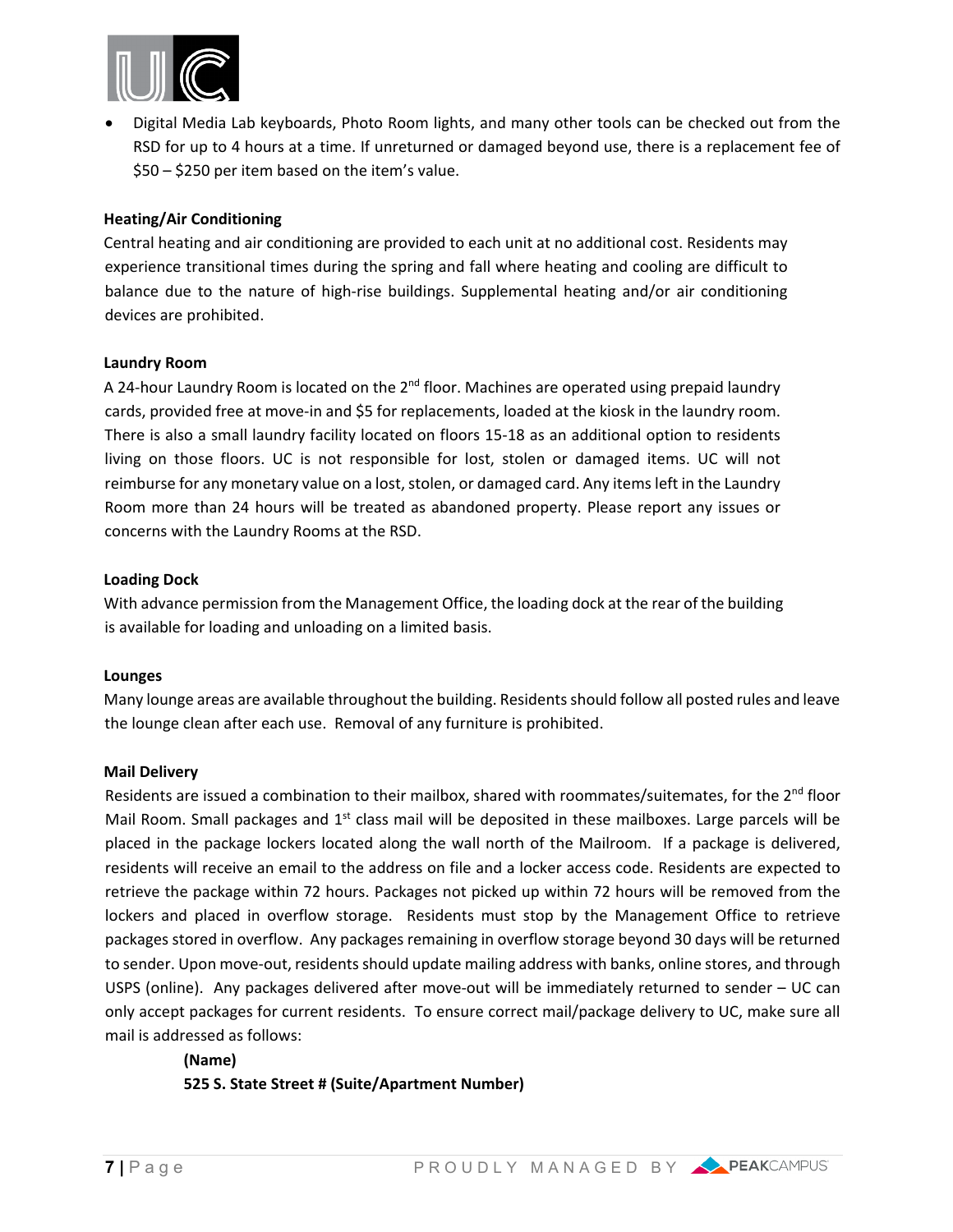

*Resident mailboxes are operated under guidelines provided by the U.S. Postal Service, only USPS mail and communication from management may be placed in mailboxes. Tampering with any mail is a Federal offense and violators could be subject to prosecution by the U.S. Postal Service.*

#### **Recycling and Trash Removal**

All units are provided recycling bins for the single-stream recycling program and trash bins for waste. All residents are expected to bring their trash and recycling material to the Trash/Recycling Room near the elevator.

#### **Music Practice Rooms**

Music Practice Rooms, including those equipped with pianos and electric drums, are available for residents through the RSD. Please see an RSD attendant for information regarding the reservation or access process. All residents who enter agree to follow the rules and regulations posted therein.

#### **Great Room & Terrace**

The Great Room and Outdoor Terrace are located on the 3<sup>rd</sup> floor. There is NO SMOKING on the terrace. During events through Conference Chicago, the space may be rented out and unavailable for resident use.

## **SAFETY**

**In the event of an emergency, please call 911 for police, fire, or ambulance.** For non-emergency situations, call the Chicago Police Department at 311. Please also alert UC security at 312-924-9811 or the Management Office at 312-924-8000.

**Your location is: University Center 525 South State Street Floor # and Room #** 

#### **Emergency Telephone Numbers**

The safety of residents and the building is always forefront in the minds of UC staff. Please become familiar with the safety features and procedures for our community before an emergency arises. Special alerts, education and notices are posted throughout UC and near elevators.

#### **Fire Safety**

The staff work with Emergency Personnel to ensure resident safety is maintained. Fire drills are required to be conducted at a minimum of twice per year to ensure residents are familiar with the fire safety procedures. Due to the design of the building, it is rare that a facility-wide evacuation will take place. Instead, alarms will sound that alert residents and staff to the problem. Residents will be notified of specific instructions through the building's Public Address (PA) System. Residents will hear a series of numbers over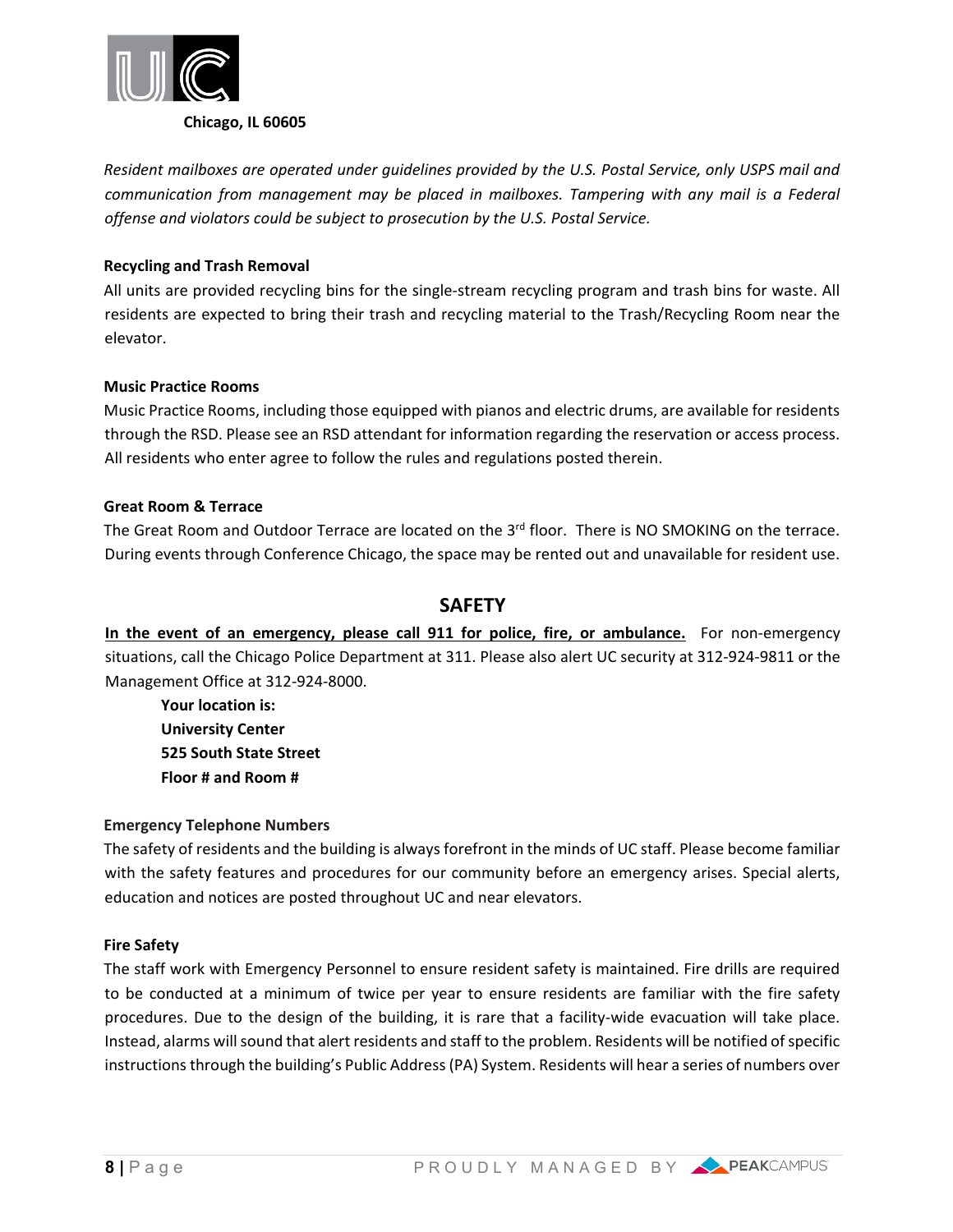

the PA system during a fire emergency. The numbers indicate to the building staff where the device was activated. The key for those numbers may be found at the entrance to any stairwell on any floor.

#### **Personal Safety**

No matter where you live, certain precautions should be taken:

- Avoid walking alone after dark and/or wearing headphones. Stay attentive.
- Check license plates and verify drivers when using ride share aps. Never hitchhike or accept a ride from someone you do not know.
- Do not interact with individuals soliciting.
- Contact the security office at your institution, or UC staff/security if you are the victim/witness to an accident/attack in or around the building.
- There are duress buttons in several locations around the building including on the  $2^{nd}$  floor and at the stairwell entrances on every floor. They are blue mounted cases with red buttons inside that will alert the security desk immediately when pushed.
- Do not prop open any doors. Keep your suite and apartment entrance doors locked.
- Do not use the egress doors on Congress and Harrison Streets as they are for emergency use only.
- Limit the amount of personal information shared on websites.
- Report unattended guests or those you believe should not have access to the building to the UC Security Desk immediately.

#### **Property Safety**

- Make a list of your personal property including serial numbers.
- Keep a list of phone numbers for your bank/credit cards in the event they are lost or stolen.
- Keep valuables in a secure place. UC offers personal safe rentals for a minimal fee.
- If you are a victim of a theft, notify the UC Security Desk or any staff member immediately. You may also contact the Chicago Police Department and the Security Office at your institution.

#### **Community Responsibility**

It is important that all residents share responsibility for the overall safety at UC. Residents are expected to report promptly and accurately any and all criminal acts, dangerous situations, or suspicious behavior. Neither your institution nor UC assumes responsibility for theft, damage or loss of money, valuables or personal property of any kind belonging to any resident or guest. You should maintain renter's insurance for belongings and building liability.

# **HOUSING POLICIES AND PROCEDURES**

#### **Room Assignments**

Unit assignments and rates are based on full occupancy of each unit. If a space is below designed capacity, residents can be assigned additional roommates at any time or may be moved to consolidate rooms and fill other vacancy. Assignments will not be made based upon race, sexual orientation, national origin, religion, or ability. UC may assign and reassign residents to other accommodations within the building to conduct repairs and improvements.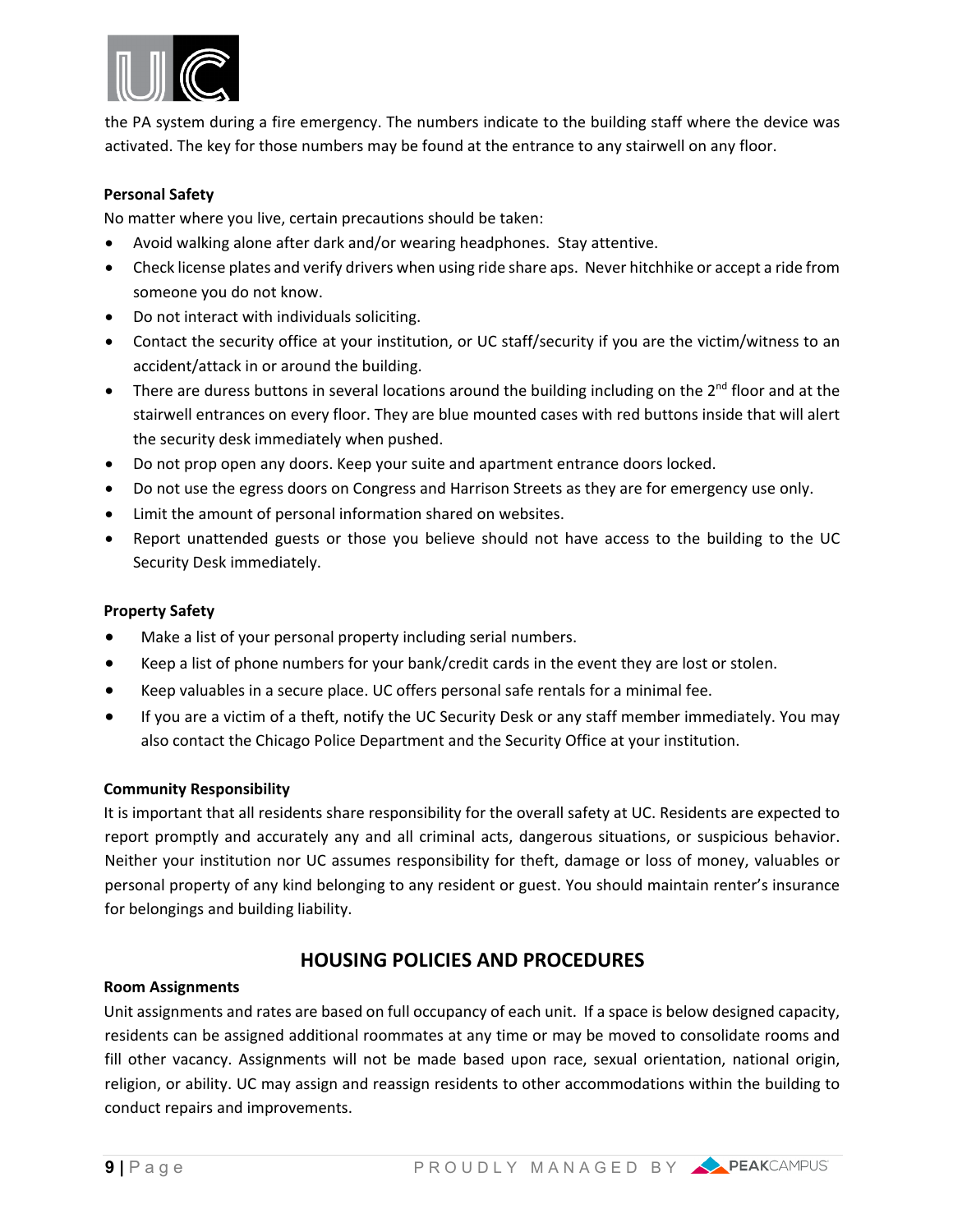

Room changes are processed through the Management Office according to the university guidelines except for DePaul University which are processed by the university Housing Department and P.A.C.E. at National Louis Program which are handled by the P.A.C.E. program directly. No room changes may occur during the first two (2) weeks of a resident's academic term. Approval is not automatic. Once a request has been granted, University Center's Housing Office will issue a letter with the details involving the move. If approved, there will be pro-rated charges for both the old and new assignments if official check-out to the old assignment has not occurred within 24 hours of receiving access to the new assignment. Any cleaning, damage, or replacement charges from the former (vacated) assignment will be charged to the transferring resident as well. Residents who move units without the approval of the Management Office will be charged a \$200 fee for illegal room change.

#### **Unit Access & Work Orders**

The privacy of each resident's unit is genuinely respected. A notice will be sent for any non-emergency entry needed, including but not limited to preventative maintenance, and life/safety inspections.

Unscheduled entry into a unit is sometimes necessary and will occur if a work order is submitted through the resident portal, if an inspection is necessary for immediate building maintenance, in response to a perceived emergency or danger to a person's welfare or to the building or personal property, in response to reasonable cause that a violation of UC policies or a federal, state or local law is in progress, confiscation of prohibited items, to assist law enforcement officers, to show the unit to contractors or prospective residents, etc. Please note, a work order being placed is an invitation for staff to enter the unit and correct the issues as soon as possible with or without the resident present.

**UC reserves the right to perform full searches of any unit and personal belongings when there is reasonable cause that a violation of UC policy, federal, state, or local law has occurred. Law enforcement may be contacted if any items are found that are considered illegal. Those searches may be conducted by an RA and/or the Director on Call (DOC) staff for persons, alcohol, illegal or prohibited drugs, paraphernalia, etc.** 

**Alterations to the premises are prohibited.** This includes, but is not limited to installing locks, ceiling fans or electrical, voice or data outlets; erecting partitions; or attaching anything to ceilings, walls, floors or exteriors, without the prior written consent of UC Management Office. Residents must pay for any damage within their units, including repainting, cleaning costs and replacement for any missing/damaged items.

#### **Check-in and Check-out Procedures**

Upon move-in, residents are issued a UC ID and bedroom/closet key(s). Residents are responsible for the replacement cost of \$50 per item if any are misplaced or lost. A resident who is locked out of their unit, closet or bedroom may request lockout service at the Security Desk. This service is complementary the first three times, after this a service charge of \$50 will apply each time.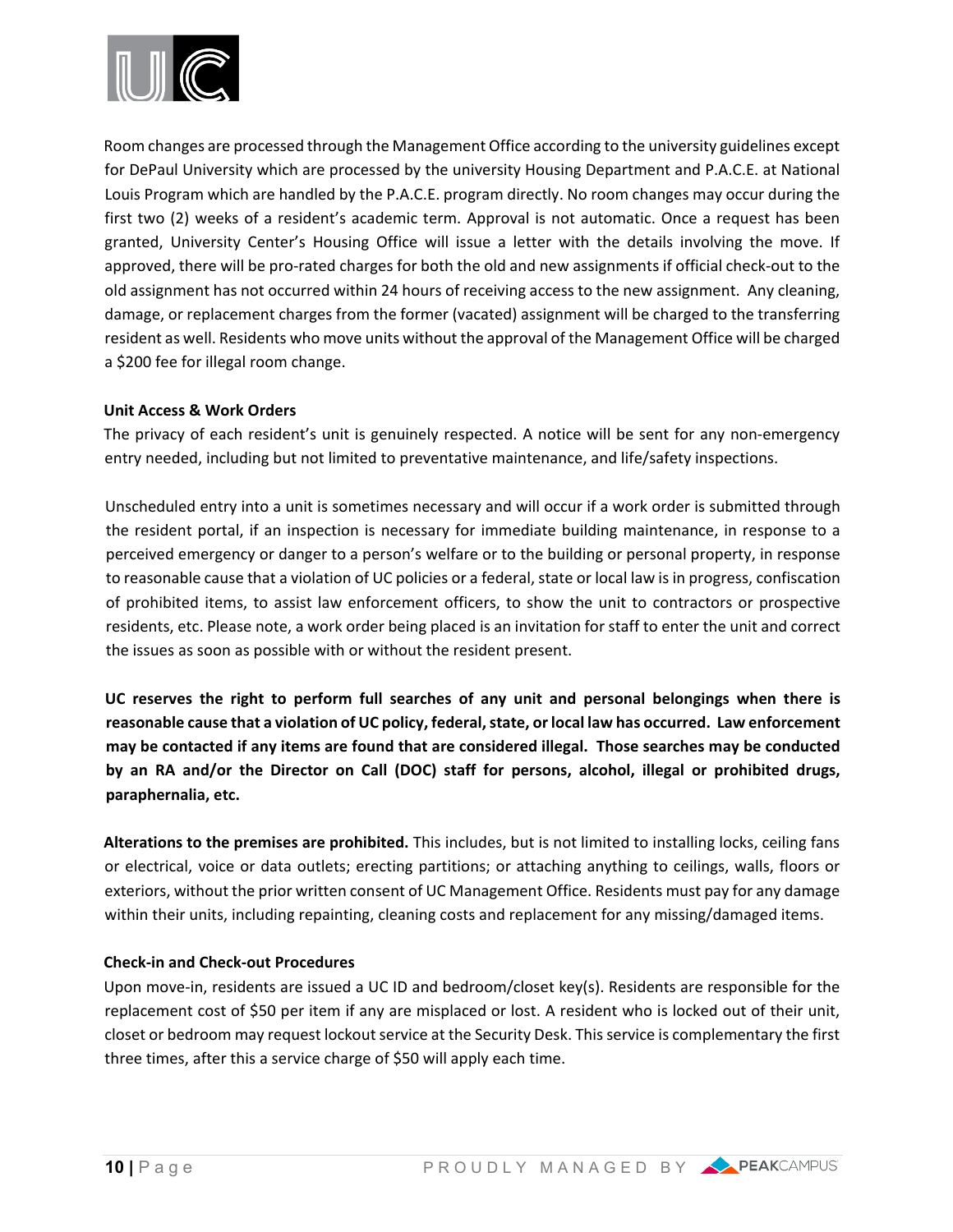

It is the resident's responsibility to carefully examine their unit, note any damage, and report the condition through the online resident portal Room Condition Report (RCR) within 72 hours of move-in. Residents are responsible for the cost of damages, repairs, and missing items.

Express check-outs are available at the time of move-out at the RSD and Security Desk. Additional details are provided by the housing department via email. Failure to check out properly will result in a \$150 administrative fee for the improper move-out. If it is not possible to complete a check-out, please contact the Security Desk prior to leaving. All resident belongings must be removed from the apartment, all areas cleaned, and furniture arranged as it was upon arrival. Additionally, all keys must be returned, and the Checkout Paperwork must be signed and dated. Each room will then be inspected for damage/cleaning, if applicable a fee will be assessed by the student's institution. All damages in common areas are split equally between roommates unless written notification by the responsible party is provided to the Management Office. All damage and replacement charges will reflect actual expenses. Units that are not properly cleaned will be charged a minimum \$50 cleaning fee. There is a fee of \$25 per bag for any trash/property left behind. Any items left behind will become abandon property and disposal charges will apply. UC staff cannot ship items that are left behind. Any item of value left in the unit will be stored for 14 days' a storage fee will be assessed. After this time period, it will be considered abandoned property and donated.

*Moving out does not impact the financial obligations as outlined in your housing agreement. After Check-Out, there is a 72-hour waiting period before a previous resident can check-in as a guest.*

#### **Eligibility Requirements**

Residents are expected to maintain eligibility at their institution during the academic year. Residents who fail to maintain eligibility must inform their institution within 48 hours and are subject to cancellation charges. Each Member School determines additional eligibility requirements. Neither UC, nor the resident's school of record, nor the resident has any obligation to renew the Agreement.

#### **Length of Agreement**

The dates of occupancy are specified in the Agreement that residents have signed. The length of all Agreements is binding. Rates cannot be adjusted for late arrival. Requests for extensions, if approved, will be at prevailing rates on a pro-rated basis.

#### **Meal Plans**

The dates of the residents' meal plan may differ depending on their institution/contract and are provided through the resident portal. Residents should review the schedule provided at move-in to determine the specified dates. All residents in suite-style accommodations are required to participate in a weekly meal plan. Residents in apartments may purchase weekly and block meal plans, flex dollars, or individual meals. A limited number of nonresidents from member and affiliated schools also use The Caf via a separate secured entrance. Changes to meal plan selections can be made through the resident's university during the first few days (up to 14) of the academic year. Additional block meal plans and flex can be added through the university or the UC resident portal. Residents requesting to cancel a meal plan should refer to their university housing contract for policies and fees. Residents may be responsible for meal plan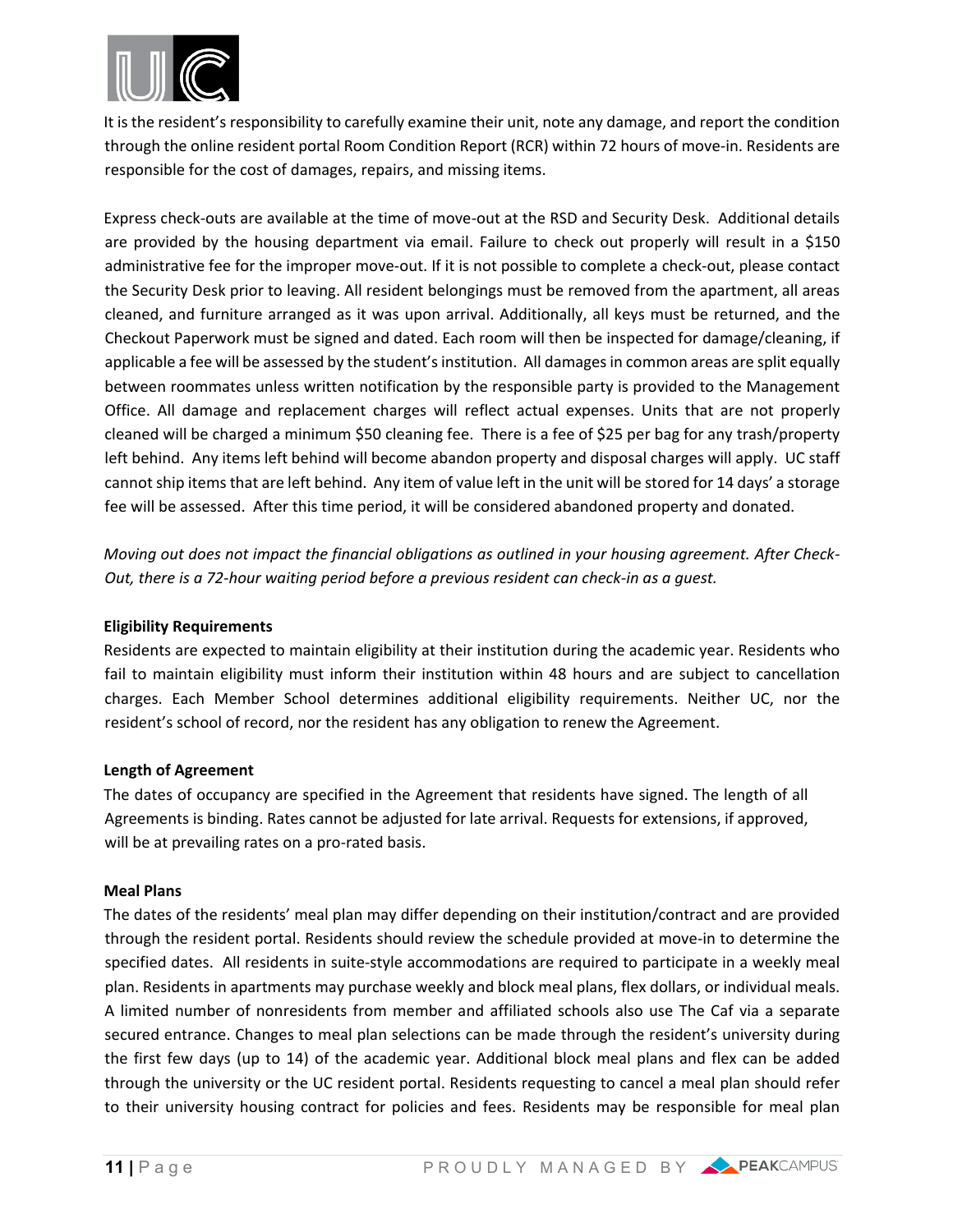

charges through the end of the term and/or contract length and/or a cancellation fee. After Check-Out, any remaining meals or Flex Dollars will be forfeit with no refunds available.

# **COMMUNITY STANDARDS & POLICIES**

Excessive damages or any violation of UC policies, procedures, accepted community standards, or the Housing Agreement may result in a resident losing his/her eligibility for housing at UC. Students removed from UC through disciplinary action are subject to all normal cancellation charges and are not eligible to reapply to UC without written permission from the Director of Residence Life.

*All local, state, and federal laws concerning alcohol, drugs, and smoking are in effect in the UC community. Individual member institutions may have additional policies restricting the use of alcohol and/or drugs. Please refer to your university agreement for specific regulations that are enforced in UC. Residents and their guests are prohibited from exhibiting non-compliant or disruptive behavior under the influence of drugs and/or alcohol.*

#### **Alcohol Policy**

- Only residents who are 21 or older, and non-Columbia College or P.A.C.E at National Louis. Program students, may bring alcoholic beverages into the building. Containers must be closed upon entry and in any community areas, including hallways.
- Columbia College Chicago and P.A.C.E at National Louis residents and their guests are not permitted to possess, consume, distribute, or be in the presence of alcoholic beverages, regardless of age.
- Alcohol may be consumed in the privacy of a resident's unit when the door is closed and no one under 21 is present in the unit. Additionally, if under the age of 21, no resident can be in the presence, in possession, or engaging in the consumption of any alcoholic beverages, including in refrigerators, cabinets, etc.
- Alcohol, as determined by staff, will be disposed of immediately by the resident per instruction.
- Empty alcohol containers are not permitted in UC as decoration or display. All bulk containers of alcohol, including kegs and other similar containers are prohibited.

#### **Smoking**

- Smoking of any substance is prohibited anywhere in and/or around UC, including the Terrace. This includes electronic devices, "vapes", items used for smoking, or as substitutes to simulate smoking activity. Possession of hookahs, pipes, bongs, and other smoking devices is prohibited.
- **To help ensure a clean and healthy environment for everyone, and in compliance with the Chicago Indoor Air Ordinance, UC is a smoke-free community which prohibits smoking within 25 feet of the entrance/exit to the building, including the neighboring retail space entryways.**

#### **Drug Policy**

• Residents are prohibited from the use, manufacture, possession, storage, or distribution of any illegal, illicit, or prohibited substances or paraphernalia (including, but not limited to, marijuana, hookahs, pipes, bongs, and other smoking devices).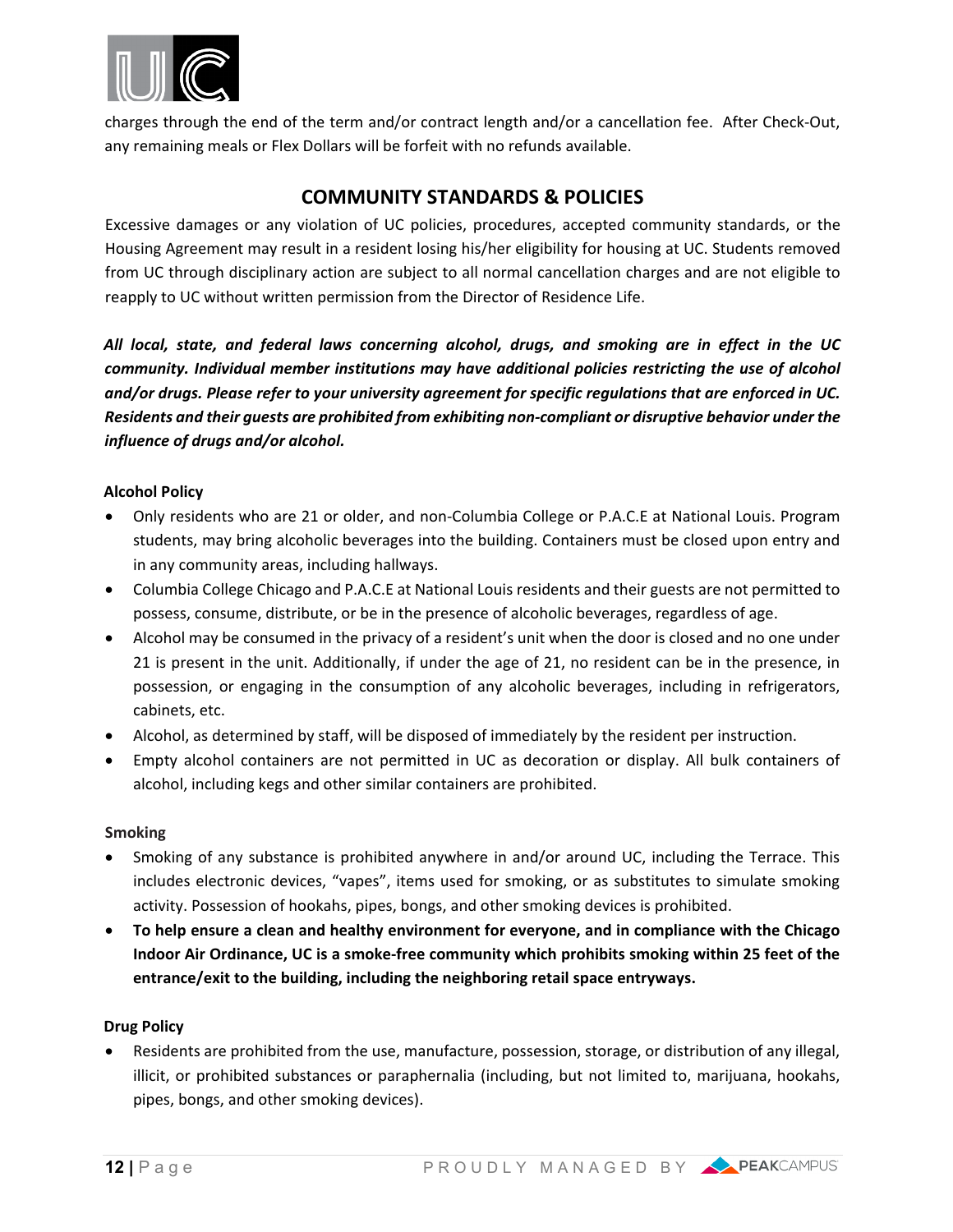

- Drugs and subsequent paraphernalia, as determined by staff, will be disposed of immediately.
- The use of any prescription drugs for any purpose other than that for which legally issued or intended, or by anyone other than the prescribed user, is strictly prohibited and can be confiscated.
- Police will be contacted if any substance is observed or discovered that is suspected to be an illegal substance.

#### **Quiet Hours Policy**

- Quiet hours on all floors are Sunday Thursday from 10:00 pm 9:00 am and Friday Saturday from midnight – 10:00 am. Quiet hours will be extended or modified during Midterm and Final Exam periods for all institutions.
- During quiet hours, all residents and guests are expected to keep noise contained within their own units and in public spaces to a minimum. Residents should take immediate corrective measures to minimize possible intrusions to others upon request by another resident or staff.
- 24-hour courtesy hours are always in effect. Courtesy hours imply that a reasonable effort be made by a resident to address any noise issue personally before staff should be expected to address it without such efforts being communicated.

#### **Guest Policy**

- **Residents are responsible for all policy violations, damages, actions, etc. of their guests and should consider this when signing in a guest.**
- **Hosting guests is a privilege extended to residents that can be revoked at any time. This includes the ability to sign in family members.**
- **Guests must be escorted by their host at all times throughout the building and may not be left in the resident's room without them.**
- **Guests may not use another's UC ID or guest pass to access facilities.**
- Guests found unescorted or suspected of manipulating the guest registration system and/or in violation of any UC policies may be removed from the facility immediately, potentially banned permanently and may cause their host to lose their guest privileges.
- All guests must be registered at the Security Desk with a government-issued photo id. A guest pass will be issued that must be on the guest at all times and returned before exiting.
- During busy times, you may experience delays with the check-in process. The process is intended to help control building access to only those authorized to be in the building. Your patience and cooperation are appreciated.
- **No guests are permitted in a resident's room, even temporarily, without the consent of all suite/apartment-mates.** Residents are encouraged to talk with suite/apartment-mates and agree to guidelines for visitation by guests within the suite/apartment prior to any guests' arrival.
- Residents may request and or ban any guest or person from their contracted space at any time. If said person does not remove themselves or willfully leave immediately upon request, residence life or security staff may be contacted to support in the removal and subsequent banning of said individual. UC is a harassment free and non-discriminatory space. Requests made based on these factors will not be supported, and may not be enforced, at the discretion of the staff.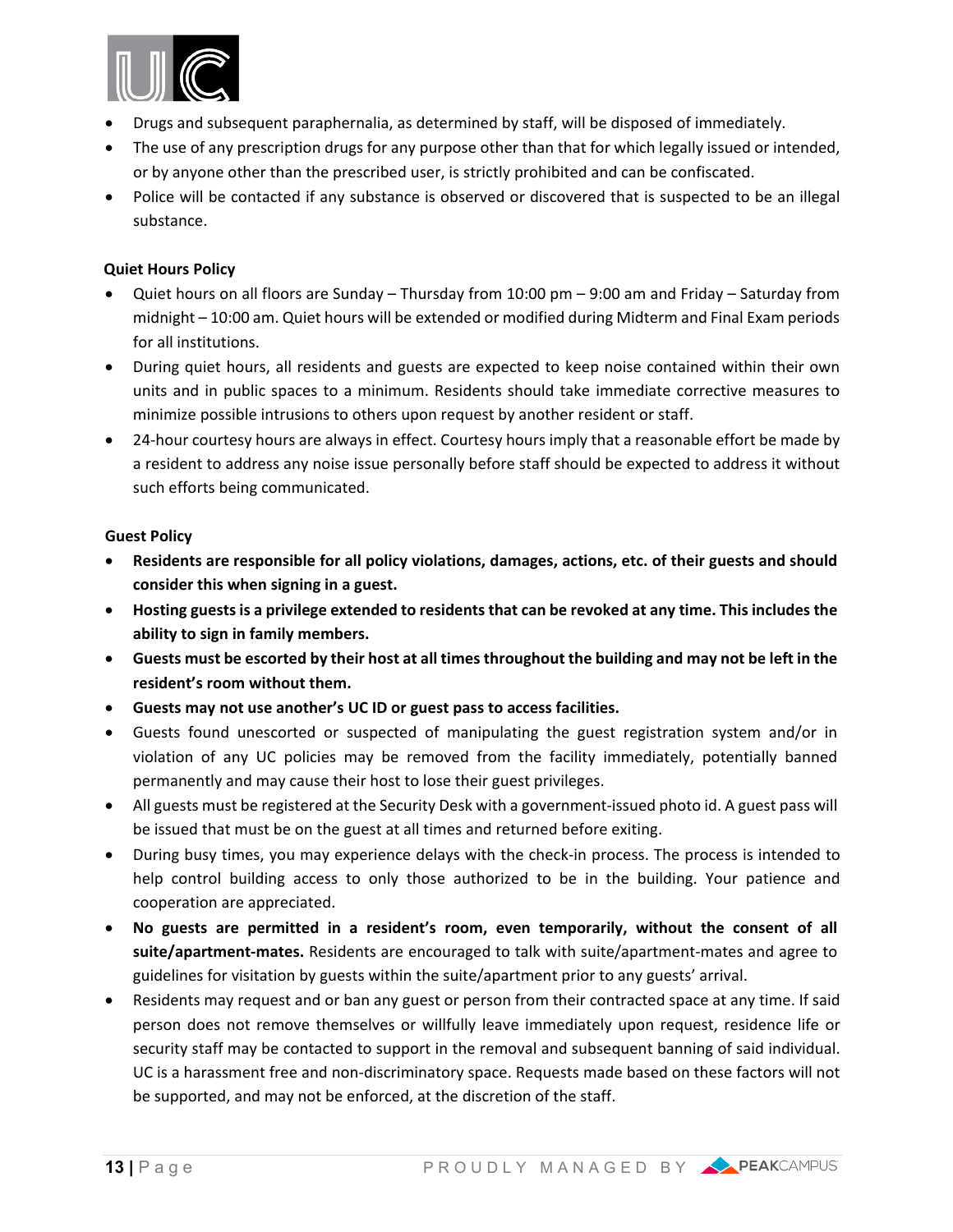

- No resident is allowed more than 4 guests at any one time (3 guests private room, deluxe double, and studio).
- Overnight guests (defined as non-residents in room after midnight) may stay no longer than 3 nights in a 14-day period, except with the prior written approval of UC Management.
- No residents may provide access or use of any bed space for monetary gains.
- The Management Office has additional information regarding extended and enhanced guest requests.
- P.A.C.E. at National Louis residents are not permitted guests in their personal bedrooms with the exception of family members.
- Maximum number of allowable guests in each room type:

|                           | Day (9am-12am) | Overnight (12am-11:59pm) |
|---------------------------|----------------|--------------------------|
| <b>Private Room Suite</b> | 3              |                          |
| Deluxe Double             | 3              |                          |
| Quad Semi Suite           | 6              | 4                        |
| Studio Apt                | 3              | $\mathcal{P}$            |
| 2 Bed Apt                 | 8              | 4                        |
| 4 Bed Apt                 | 8              | 4                        |
|                           |                |                          |

#### **Compliance**

All residents and their guests must promptly cooperate with UC staff in the performance of their duties, including, completing any administrative requests, assignments and/or sanctioning, in addition to, providing UC ID or photo identification upon request.

#### **Care of Facilities**

- Residents are expected to maintain their units to high standards of cleanliness and exercise care for the facilities.
- Residents are expected to be responsible when opening windows. Rainwater can cause damage and, especially during the winter months, pipes can freeze and/or burst due to cold air from open windows. Residents are responsible for any associated damages. The removal of window screens or allowing any object to drop from a window is prohibited. Signage of any kind is not permitted on windows.
- Nothing may be placed in a manner that would obscure a sprinkler head or smoke detector. The removal of detectors is prohibited.
- The use of nails, screws, tape, etc. is prohibited. Residents may hang items on the walls using "Command" or other damage-free strips. Any repairs needed from the use of prohibited items will be billed to the student account by the resident's respective university.
- Posting or applying any items to either side of doors is prohibited.
- Due to the potential for serious damage to walls and doors, dartboards are prohibited.
- When a strong odor can be identified to a particular unit, the resident(s) and/or guest(s) are expected to rectify the situation immediately if requested by staff or other residents. Any use of substances that create an intense odor (cleansers, perfume, air fresheners, etc.) also fall under this policy.
- **Lighting or burning candles, incense or an open flame of any kind is prohibited.** This also includes possession of wax items with burnt wicks.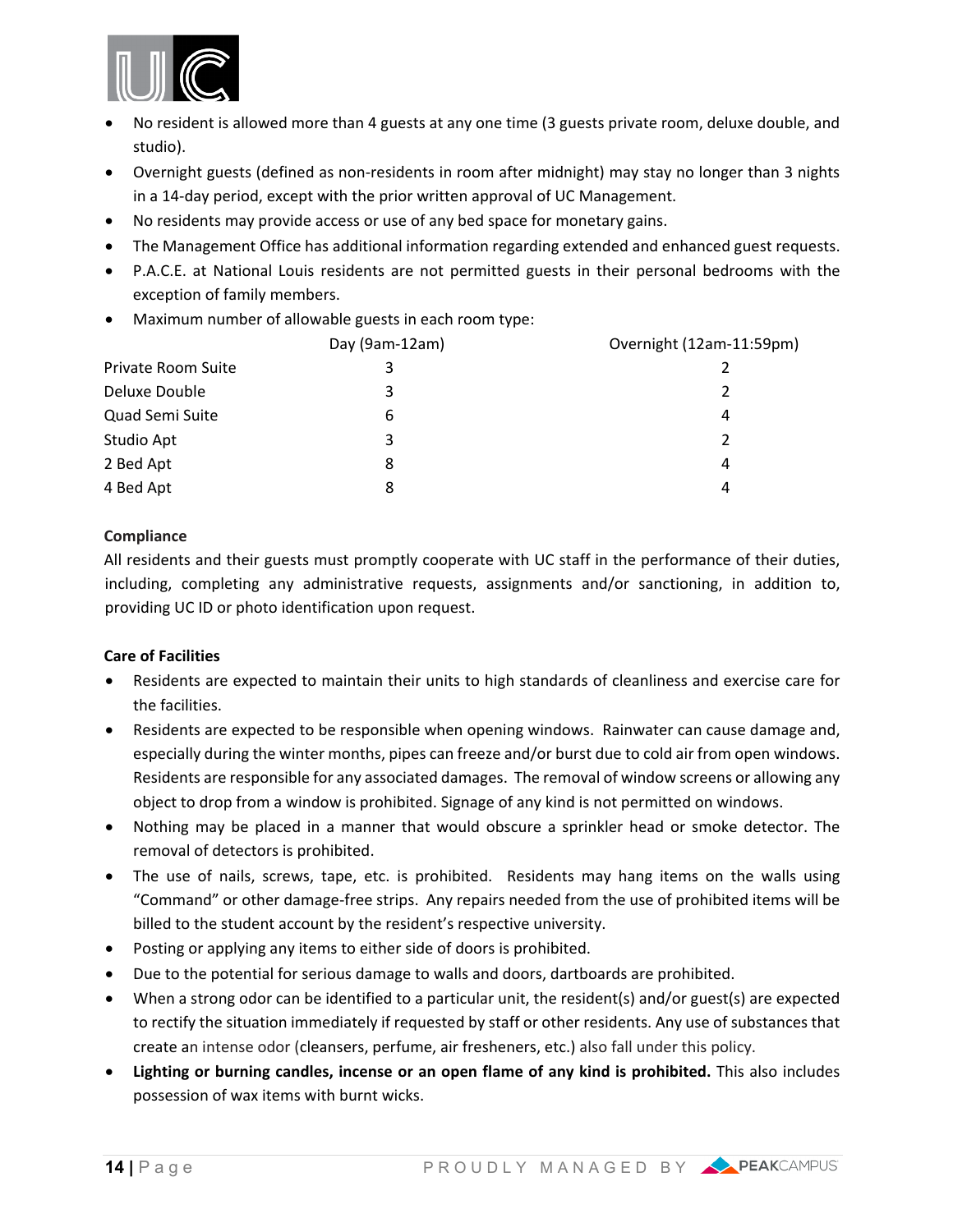

• Misuse of chemical or flammable (lighters, matches, etc.) substances/material is prohibited.

#### **Pets**

- No pets of any kind are allowed with the exception of animals that live under water (tanks can be no larger than 20 gallons), or a service, assistance or emotional companion if required and approved in advance by the resident's home institution.
- A meeting with the Director of Housing is required prior to bringing the animal in.
- All damage caused by the keeping of pets is the responsibility of the resident(s).

#### **Other Policy Violations**

- Residents are prohibited from obstructing or disrupting UC-related activity or inciting, aiding, or encouraging other persons to engage in such conduct. This also includes any conduct that threatens or interferes with the maintenance of appropriate order and discipline in the community, or activity that invades the rights of others.
- Being in the presence of any behavior that is in violation of any community standards or listed building policies.
- Being involved in any activity or behavior that is illegal or criminal in nature.
- Behaviors indicative of deception, fraud, the obstruction of truth, and the intentional misuse of documents or technology and building policies are prohibited.
- Any action which, as a result, did or could have endangered the safety and well- being of self, others, or the property of UC.
- Harassing, bullying, hazing, coercing, intimidating or demeaning conduct to others is prohibited.
- Interfering with the response of officials to emergency calls, making false claims resulting in the nonemergency usage of emergency services, etc. is prohibited.
- Physical and/or mental abuse or self-endangerment is prohibited.
- Vandalism and theft are prohibited. Unauthorized removal use or possession of property belonging to UC or others, or the destruction or damage to property belonging to UC or others.
- Violations include lewd, indecent, or obscene conduct or expression.
- Use of in-line or roller skates, skateboards, unicycles, shoes with cleats anywhere in or on the premise, including the sidewalks around the building and the back-dock area is prohibited.
- Hover boards, or self-propelled mobile/movement devices, are prohibited from UC. Any device fitting into this category will be confiscated and disposed of when found.
- Participation in games, sports, and unauthorized activity in UC hallways and corridors is prohibited.
- At no time is a resident permitted to sub-lease, rent, or otherwise provide their bed space for monetary gain. Authorizing usage through A**irbnb,** Couchsurfing, Craig's List, or any other means of inviting or allowing guests or non-residents to provide remuneration of any kind for their bed space is prohibited.

#### **Reminders**

All prohibited items will be disposed upon confiscation. The following are prohibited:

• Candles, incense, or an open flame of any kind. This also includes possession of wax items with burnt wicks.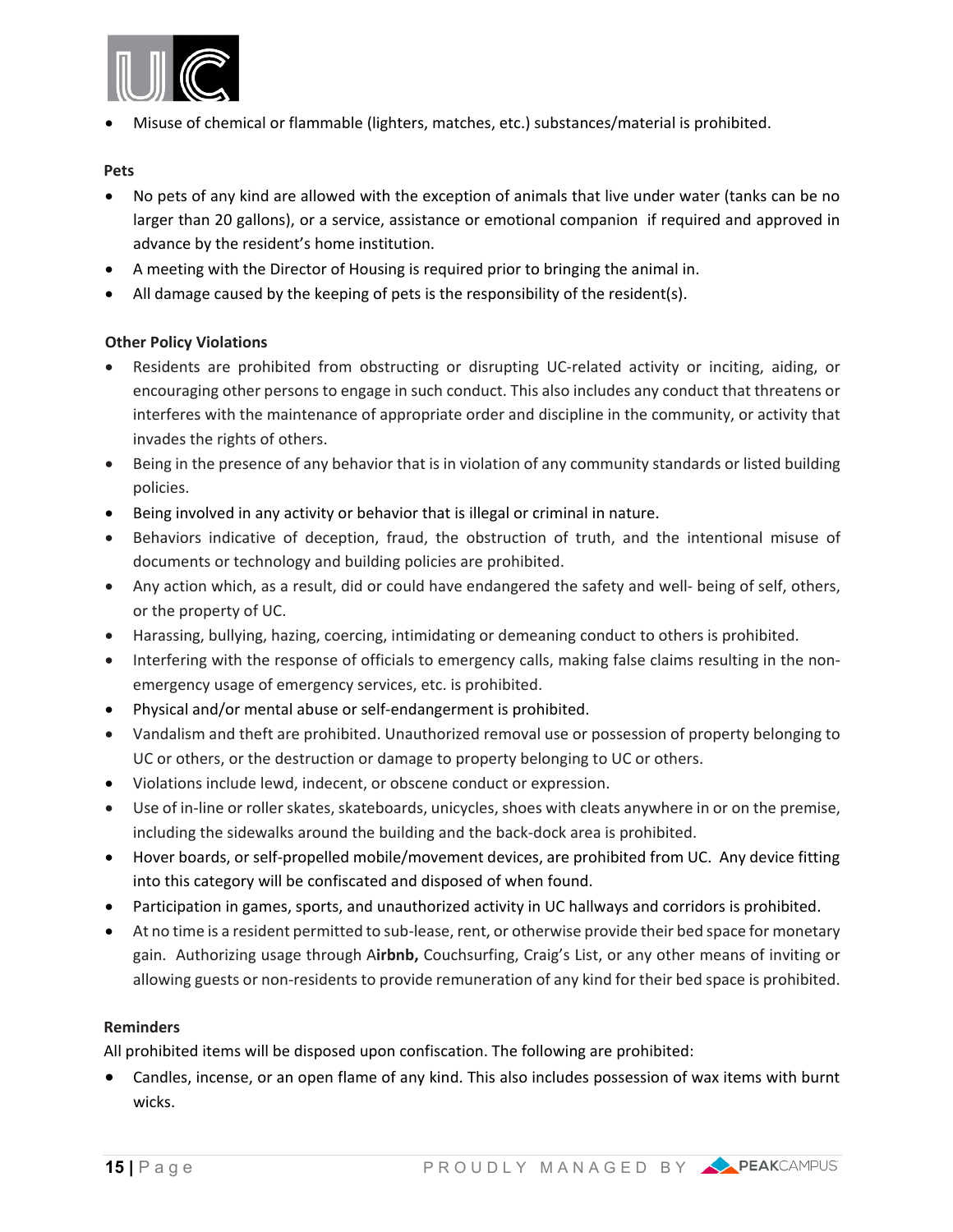

- Any electrical appliance without a clear "U.L." label, or any appliance with an exposed heating element
- Power outlet multipliers or extension cords with multiple plugs, except for power strips with built-in circuit breakers. All microwaves and all other appliances that generate heat, including but not limited to curling irons, blow dryers, halogen lamps, coffee pots, etc., must be plugged directly into an outlet and the not into an extension cords or power strip.
- Any electrical appliance that is rated at more than 6 amps (or 700 watts).
- Any electric, gas or charcoal grill, or any other cooking devices of any kind. Exceptions include small U.L. listed appliances such as a sandwich press, microwave, or toaster.
- Liquid-filled furniture of any kind, including waterbeds.
- Gasoline engines and flammable liquids of any kind are prohibited.
- Cut trees or bushes of any kind.
- Toys or props simulating a weapon. In certain circumstances, prop weapons can be permitted with prior written approval by the Management Office.
- *See Alcohol, Drug, and Smoking policies for regulations on these items.*

#### **Solicitation & Posting/Flyering**

- Solicitation of any kind is strictly prohibited. Anyone found to be engaging with residents or in UC with this intent or exhibiting solicitation behavior or posting without prior permission, as deemed by management or staff, will be removed by security and/or the Chicago Police Department. The individual or organization will be subject to a trespass citation and may be prohibited from further entrance onto the premises.
- No one other than UC staff is permitted to place materials on, at, or under resident room doors. Bulletin boards are provided on the 2<sup>nd</sup> floor for community postings. All postings must be approved and stamped prior to posting by UC Management. All other bulletin boards and signage holders are for official use only. Tampering with any bulletin board is prohibited.
	- $\circ$  Postings cannot promote the use of alcohol, illegal drugs, or discrimination on the basis of race, gender, color, religion, creed, national origin or ancestry, age, marital status, sexual orientation, disability, military status or any other basis protected by federal, state or local law.
	- o Should physical damage result from any posting or behavior, or if unreasonable labor is required to fix or remove a posting, UC will bill the sponsoring individual, company or organization for associated costs.

#### **Filming Requests**

The UC or any locations within the building or in the immediate exterior cannot be used in a film without written approval by the Management Office.

- A Filming Request form is available in the Management Office.
- If filming is discovered and a form has not been submitted and approved, persons in violation could be subject to conduct sanctioning.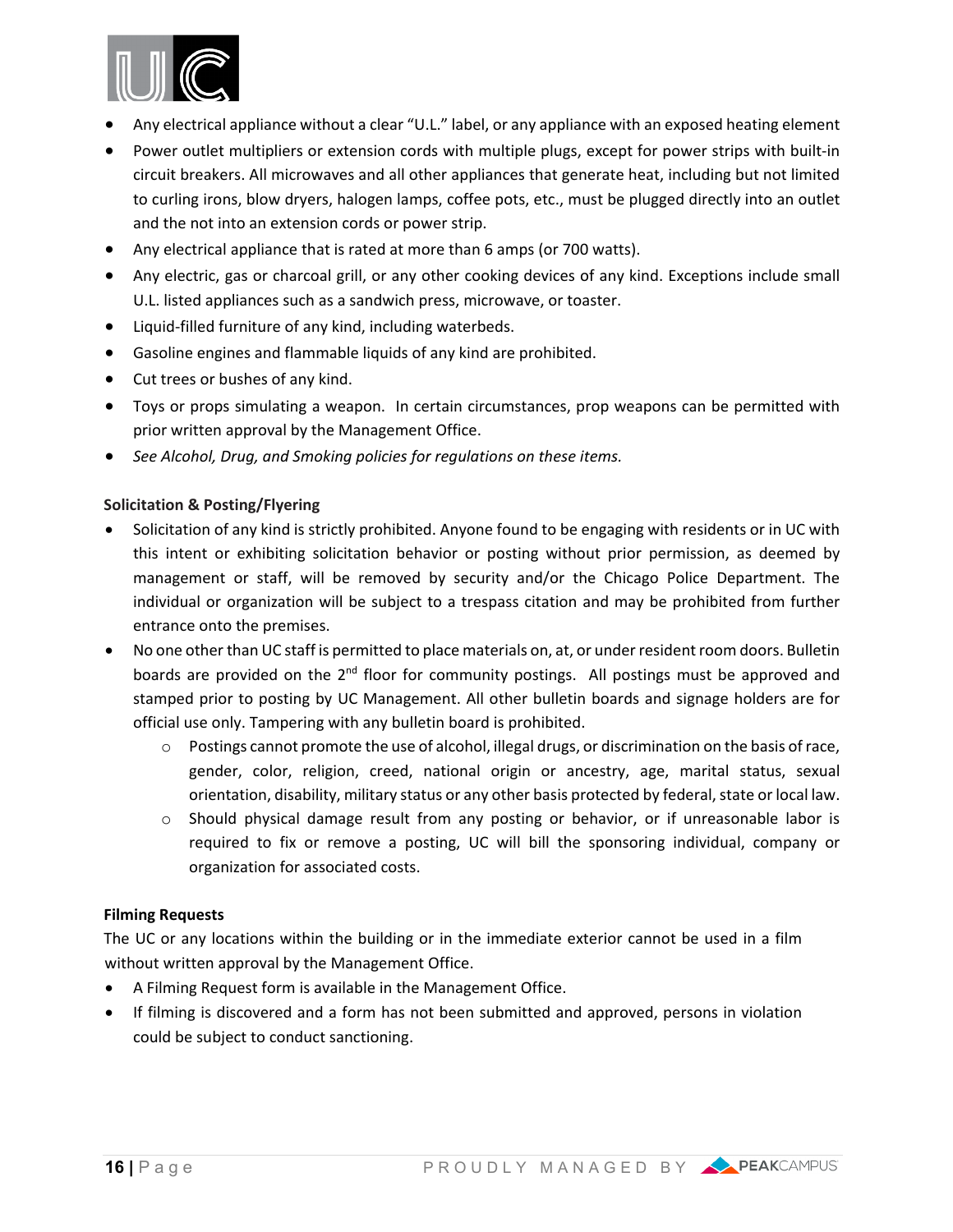

#### **Harassment & Discrimination**

UC is committed to taking action to prevent and eliminate all forms of harassment or discriminatory acts, including intimidating or coercive behaviors, and will respond to all reports of such behavior. Violators will be reported to UC management and university staff for investigation according to federal, state, and institutional standards. Forms of harassment and discrimination that will be considered violations are defined as:

- Harassment: Any behavior (verbal, written, electronic or physical) that abuses, assails, intimidates, demeans, victimizes, or has the effect of creating a hostile environment for any person.
- Discrimination: Unequal favorable or unfavorable treatment of an individual based on race, national origin, ethnicity, gender, age, disability, religion, sexual orientation, or any other basis protected by federal, state, or local law.
- Electronic harassment: A term referring to the use of electronic devices either through e-mail, texting, chat rooms and social media to harass, intimidate, discriminate, threaten, or otherwise creates a hostile physical or electronic environment for another person.
- Cyber-stalking: The use of the Internet or other electronic means to stalk or harass an individual, a group of individuals, or an organization. It may include false accusations, monitoring, making threats, identity theft, damage to data or equipment, or the gathering information to harass.
- Sexual Harassment: Sexual harassment in all forms is expressly prohibited and will result in referral to UC review process. Additionally, incidents of alleged or actual sexual harassment will be referred to the appropriate individual institution(s).

#### **Sexual Misconduct**

Sexual misconduct includes rape, sexual assault, domestic violence, dating violence, stalking, or any sexual act without consent:

- Consent being defined as a clear 'yes' either verbally or through clear, unambiguous, and voluntary agreement by both parties.
- Consent cannot be given by someone who is incapacitated through sleep, drugs, alcohol, or certain physical or mental impairments.
- That does not arise from coercion, force, incapacity, intimidation or threat.
- Consent cannot be implied by the lack of a 'no' response.

Sexual misconduct can also include sexual exploitation as defined by taking non-consensual advantage of another for the advantage or benefit of anyone other than the person being exploited. Sexual exploitation can include: nonconsensual video or audio taping of sexual activity, sharing of video, audio or pictures, observing someone or allowing another to observe someone who is partially or fully undressed or who is engaged in sexual activity when there is a reasonable expectation that they would not be observed.

#### **Reporting of Harassment, Discrimination, and Misconduct**

UC seeks to provide residents with a community free of harassment, discrimination or assaulting behavior of any kind, against any person or group, based on race, religion, gender, sexual orientation, age, national origin, disability or any other basis protected by federal, state or local law, as well as an environment devoid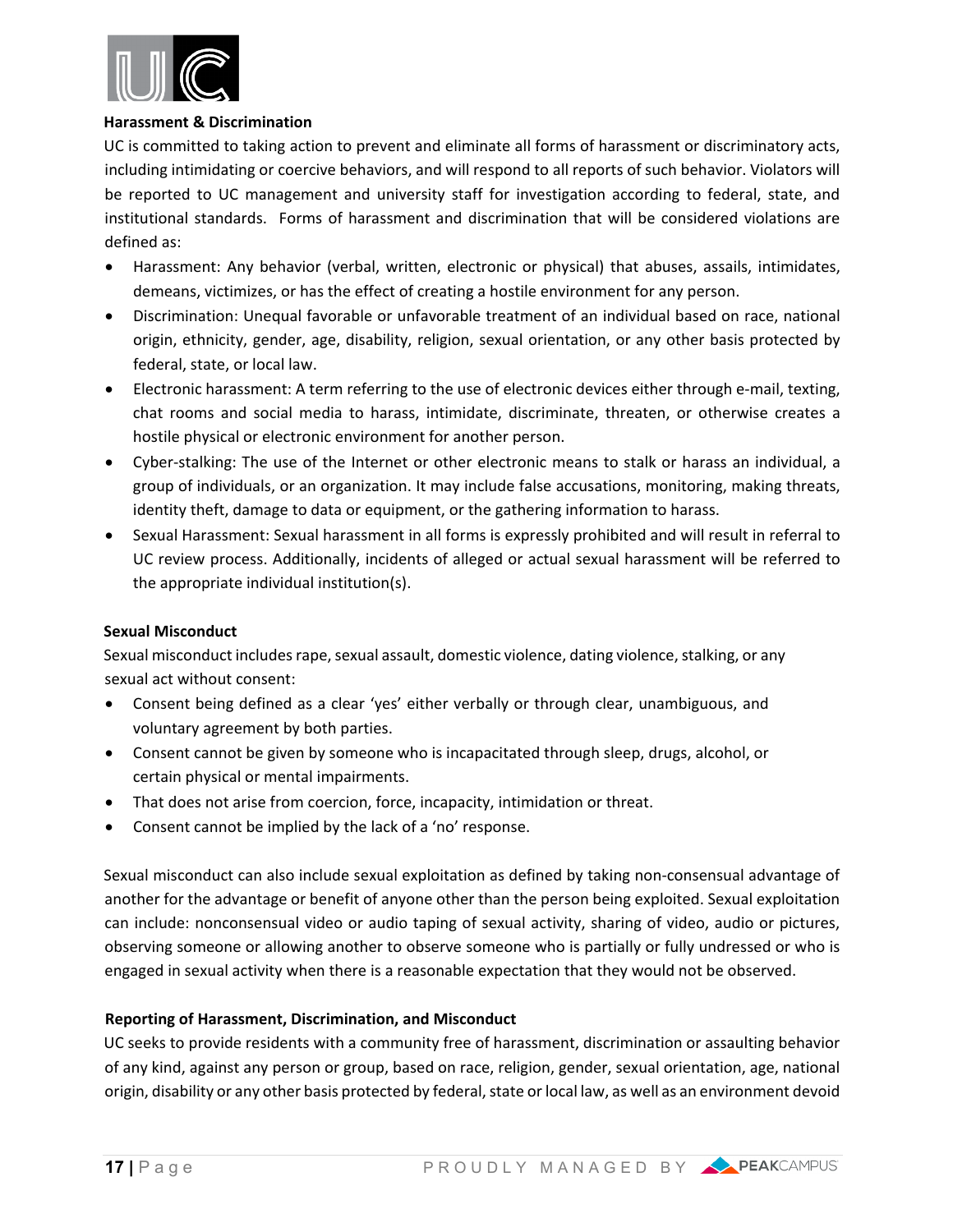

of all forms of sexual harassment. UC is committed to taking action to prevent and eliminate all forms of harassment or discriminatory acts and will respond to all reports of such behavior. Violations will be reported to the Executive Director, Director of Residence Life, and/or the Dean of Students at the resident's home institution for investigation.

If you believe an act of sexual misconduct has occurred, please report it immediately to a Residence Life staff member, UC Security, Management Office, and/or your institution's Security/ Safety Department. The resident's school and/or law enforcement authorities will investigate all allegations of violation of this policy. UC residents alleged to have violated this sexual harassment and discrimination policy will be referred to their respective school for possible institutional action, in addition to any UC action.

#### **Technology Services & Access**

- o **Wi-Fi isincluded at UC at no additional charge. The following items apply to all use of UC Technology Services (UCTS). In addition, residents are required to agree and abide by all SingleDigits AUPA (Acceptable Use Policy) to gain network access.** You own your computer and are responsible for providing all software. Due to licensing restrictions UCTS cannot provide software.
- $\circ$  Users are responsible for their own usernames and the security of their passwords. Any intentional or negligent interference with normal operations of UC Technology Services or of any other system accessible through UC's systems is prohibited and is subject to criminal and civil action as well as disciplinary action.
- $\circ$  UCTS requires that all residents maintain the latest updates (patches) for their respective operating system. For questions regarding this, please contact 312.924.8008. UCTS also requires anti-virus software (with automatic updates), and anti-ad ware (Spy- ware Removal) utilities to be present and to be updated regularly. In addition, UCTS recommends the use of a personal firewall, such as McAfee Personal Firewall, Norton Internet Securities, or another of your choice. UC Technology Services (UCTS) is not responsible for virus or adware (spy-ware) infections. In addition, UCTS is not responsible for the remediation of such affected computers.
- $\circ$  UCTS intends to comply with the Digital Millennium Copyright Act of 1998, which was designed to protect copyrighted materials from theft. This legislation is available for review by clicking on the link provided following your first logon, or should view it at <http://lcweb.loc.gov/copyright> prior to connecting to the internet.
- o Unauthorized uses include, but are not limited to:
	- o Interfering with the work of another resident or UC staff member.
	- o Illegal or criminal use of any kind.
	- o Unauthorized entry into a file, transfer of files or entry into a network.
	- o Accessing, creating, viewing, printing, storing, transmitting, disseminating, discriminatory information or data, or any information or data in violation of any other UC policies.
	- o Displaying or selling any information protected by law or subject to privilege or an expectation of privacy.
	- o Any use that infringes on anyone's copyright, trademark, service mark, trade name, trade secret, or any other intellectual property right by email, upload, download, posting or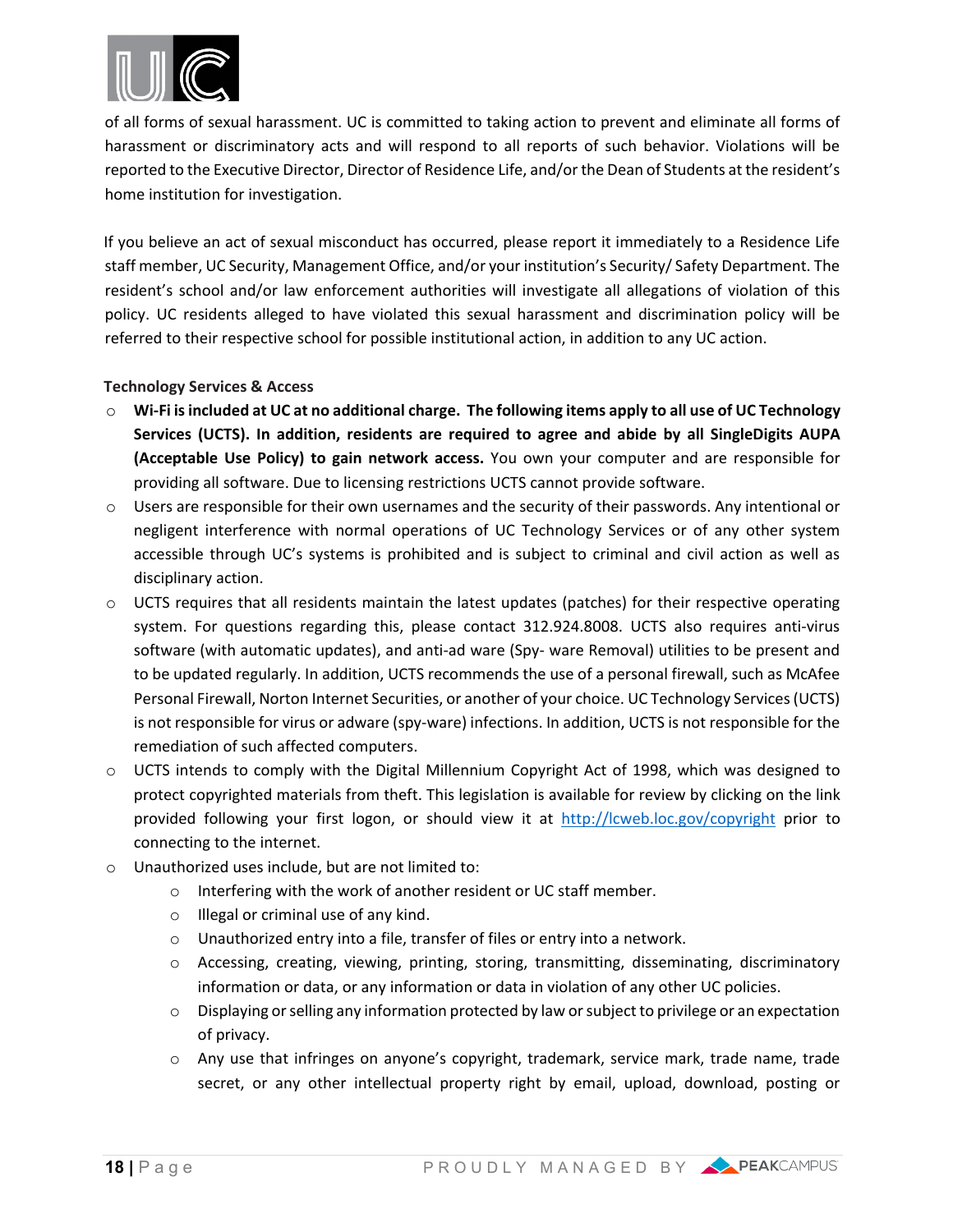

broadcasting or in any way viewed, printed, stored, transmitted, published, disseminated, displayed, or sold without the authorization of the owner.

- o Any attempts to access any resources, features, contents, or controls of the information technology services that are restricted, confidential, privileged, or that residents are otherwise not authorized to use.
- $\circ$  Any use that causes damage to, alters the operation, functions, or design of, or impairs the efficient operation of the technology services or content or of any other computer system or network.
- o Allowing persons who are not authorized by UC to access specific technology services to do so, whether by affirmative act (such as disclosing account information) or by omission (such as failing to log off).
- $\circ$  Any use which would constitute an unauthorized use under, or otherwise violate, any policy of the school in which the user (or, if the user is the guest of a resident, in which the host resident) is enrolled.
- o Any attempted use which would constitute an unauthorized use if accomplished successfully.

Additional terms of use may be established by UC. UC retains the right to inspect, review, and destroy any electronic communications, files, data, or other materials created on, stored on, or sent to, from, or via UC Technology Services as necessary to monitor compliance with these terms of use and to maintain the efficient operation of the technology services. Consequently, users should not have any expectation of privacy with respect to such messages and files.

**UCTS RESERVES THE RIGHT TO DISABLE THE NETWORK CONNECTION OF ANY COMPUTER THAT IS FOUND NOT TO COMPLY WITH THESE REQUIREMENTS.** Once disconnected, the network connection will only be restored upon compliance with the above requirements and clean virus and spyware scans can be verified.

# **COMMUNITY STANDARDS ENFORCEMENT PROCEDURES**

#### **Statement of Purpose**

The preceding policies, procedures and community standards of conduct assist the creation of a residence conducive to study, sleep, and personal and educational development. Each member of the community bears responsibility for their role in the creation of a compassionate, respectful, and civil community. By joining the UC community, each resident is expected to follow all policies, rules and procedures, and accepted community standards. Additionally, each resident also remains accountable to the institutional policies, rules, procedures, and standards of conduct of their institution of record at all times.

#### **Authority and Jurisdiction**

UC residents are responsible for their individual behavior, the behavior of their guests, and the collective development of the residential community. UC Staff is authorized to address concerns and violations through the enforcement of residential policies and procedures relative to UC premises, or that otherwise directly affect the UC community and the pursuit of its goals - to create a positive living and learning environment for residents by providing resources, programs, services and facilities that promote and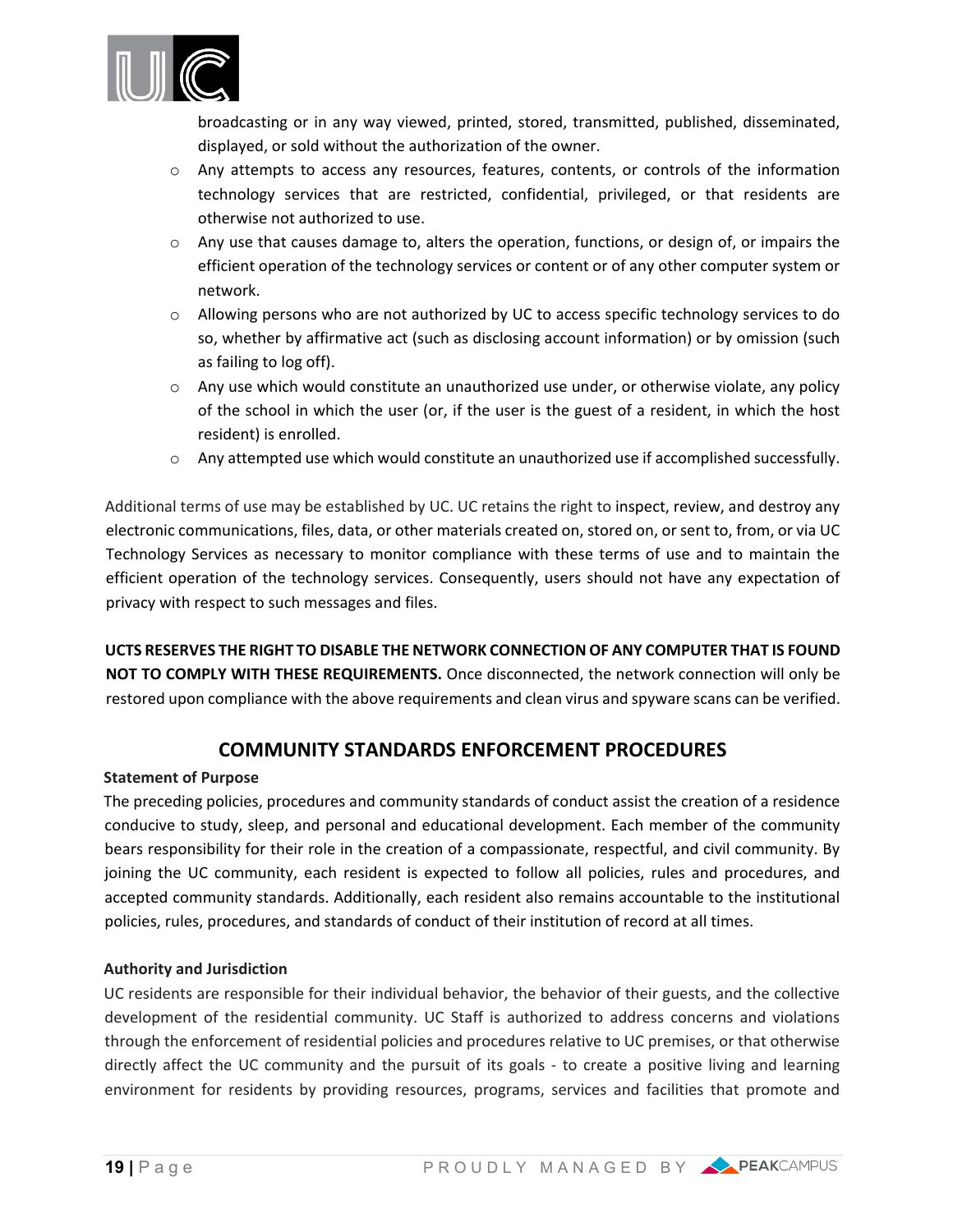

nurture educational achievement social development and service to others. Management has the authority to determine whether an act or circumstance, individually or collectively, adversely affects the interests of UC community. Additionally, Management may assign appropriate sanctions and/or take actions to appropriately address concerns and violations, including room and/or property inspections, confiscation and disposal of prohibited items and any policy violation.

Further, any resident suspected to be involved in unacceptable or prohibited behavior might also be subject to conduct proceedings at their individual school, and/or civil and criminal action. A resident's institution of record, as well as law enforcement personnel, if appropriate, may be informed of either alleged or determined incidents of violations of policy, procedures, or accepted community standards.

UC Management will contact a resident's institution and all associated institutions, when deemed necessary, of record for incidents involving dangerous behavior to self or others and criminal activity, as well as other incidents at the discretion of the staff or as requested by the institution.

While every effort will be made to provide residents with complete, accurate and timely information, UC Management reserves the rights to change, amend, modify, or revoke any policy or procedure contained in this document, with or without notice. In the event of questions, final interpretation of the policies and procedures applicable to UC is the responsibility of the Executive Director in consultation with the Dean of Students from each of the participating schools, or their designee(s).

#### **Enforcement Procedures**

The Director of Residence Life (DRL), with primary support from the Conduct Administrator, is responsible for Community Standards Enforcement Procedures. Processes utilized to address inappropriate behavior and violations of policies and procedures are not intended to replicate a court of law. Federal, state, and local procedural rules do not apply. All decisions and actions are evaluated on the facts presented. However, the UC will render final decisions based on a "preponderance of evidence," or what would be considered 51% sure, or more likely than not.

Rules of common courtesy are always followed, and meetings are not open to those not involved in the review process. Dates established in the procedures below may be adjusted to account for academic schedule, breaks or unforeseen scheduling conflicts at the discretion of the Conduct Administrator or their designee on the Residence Life Team (RLT).

While every effort will be made to honor the process, the DRL, in consultation with the Executive Director and the resident's home institution, reserves the right to take immediate and appropriate action outside these procedures to address situations and behaviors that are significantly disruptive to the community or pose an imminent threat to the safety of any individual or others including temporary removal of residents from the UC community.

The following components comprise the process for review of reported concerns or violations: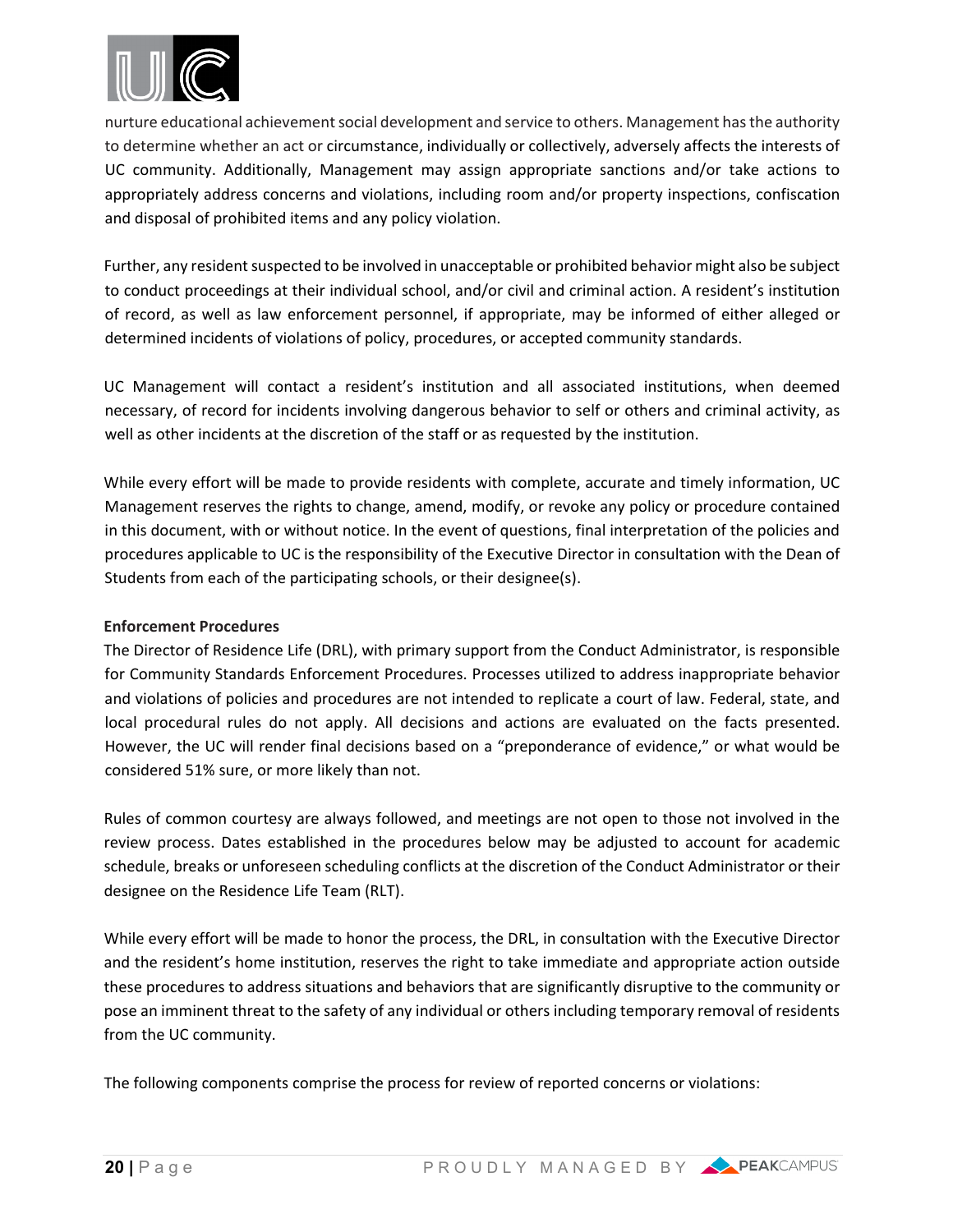

- Reporting Process: Any person may submit an Incident Report documenting inappropriate behavior, violations of policies and procedures and/or incidents that occur in or around UC. UC Incident Reports may be obtained and submitted in the Management Office or at the Security Desk, or by notifying a residence hall staff member at any time.
- Assessment of UC Report Form: The Director of Residence Life (DRL), Conduct Administrator and/or a designated member of the residence life team will assess the UC Incident Report and the documented incident. Conflicts between residents may be addressed without formal action through assistance of a UC staff member. However, if the situation warrants, an investigation of the documented incident and the circumstances will continue. Additionally, UC Incident Reports may be forwarded to the institution of record of the individual named on the UC Incident Report at the discretion of UC staff or upon request of the appropriate institution.
- Formal Notification: If formal notification of the individual(s) named on the UC Incident Report is deemed necessary, the Management Office will notify the individual(s) named on the UC Incident Report in writing. The notification may:
	- $\circ$  Inform the individual of the policies and behavioral expectations that may have been violated, with no further action.
	- o Inform the individual of the alleged inappropriate behavior with a written warning, and no further action needed at that time.
	- $\circ$  Inform the individual of the report and any allegations and request a formal meeting with the Conduct Administrator or the corresponding Residence Education Coordinator (REC) be scheduled. Failure to schedule this meeting as directed may result in a decision made in absentia (See "Sanctions").
- Formal Meeting: The Conduct Administrator or Residence Education Coordinator (REC) will meet with the individual to discuss the documented behavior and provide an opportunity for the resident to share their side of the incident. Sanctioning will most likely occur at that time based on current and appropriate precedent, but in some instances, there may be more time needed to complete any questioning or investigation into the incident.
- Sanctions: In all cases, the primary concern is to hold individuals accountable for their actions and to protect the welfare of the residents living in UC. Sanctions are designed to underscore the necessity for a change in behavior, with an educational focus, even when incidents may be concerning or more severe. One or more of the following options are available for sanctioning:
	- o Formal Written Warning outlines in writing expectations for future behavior.
	- $\circ$  Guest Privileges restrictions on visitation privileges, including prohibition of hosting guests in the building for a specified period.
	- $\circ$  Educational Activities activities directly related to gaining a better understanding of the issues related to the incident.
	- $\circ$  Community Service Projects activities directly related to gaining a better understanding of the issues related to the incident.
	- o Financial Restitution direct payment for damages to property.
	- o Restricted Access to specific areas, floors, dining center, resources of the community for a specified amount of time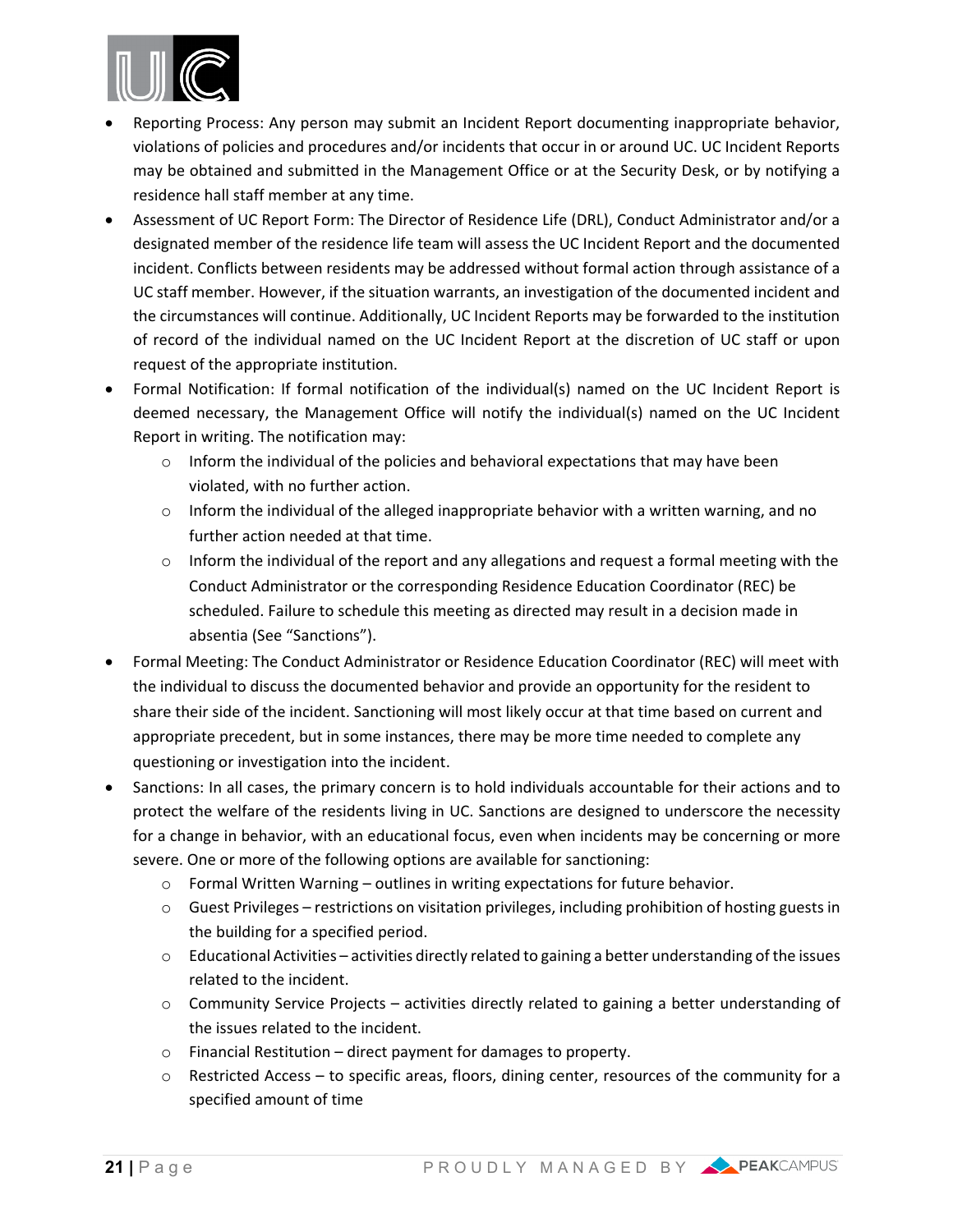

- $\circ$  Housing Probation defines a resident's status for a specified amount of time and stipulates that any further violations of community standards during such time will result in more severe sanctions, including removal from UC.
- $\circ$  Reassignment of Accommodations student is relocated within the building for specified amount of time, or for the remainder of the Agreement term.
- $\circ$  Suspension of Residency Privileges temporary removal of the resident from UC.
- $\circ$  Termination of the resident's housing agreement permanent removal of a resident from UC with the approval of the resident's institution.
- $\circ$  Denial of Eligibility student is denied the ability to return as a resident to UC following the expiration of the current Agreement term.
- $\circ$  Notification to parents of residents 18 or older may occur in consultation with the Dean of Students in compliance with the institutional policy at the resident's institution of record.
- $\circ$  Notification to Parents or Legal Guardians notification to parents may occur if residents are under 18 years old when violations involve:
	- **Illegal activity, including violation of the alcohol policy**
	- **Weapons or the use of objects as such**
	- **•** Destruction or damage to property belonging to others
	- **Physical abuse or self-endangerment**
	- **Sexual harassment policy**
	- Unauthorized removal, use or possession of property belonging to others
	- Sanctions that include (temporary or permanent) suspension or termination of accommodations at UC
- Administrative Review: Once sanctioning has occurred; a resident has the right to an appeal for any decisions of probation or higher. If a sanction is a Written Warnings or less, it is not an appealable sanction. In that case, a resident is welcome to schedule a meeting with their current Residence Education Coordinator (REC) to discuss the matter further, but the sanctioning is not eligible to be altered.
- Appeal: Sanctions of probation or higher may be appealed by submitting a request for appeal letter to the Director of Residence Life, or designee, within three business days of being informed of the rendered sanctioning. To qualify, the appeal must be based upon either of the following conditions:
	- The sanctions are thought to be disproportionate to the offense
	- New and significant information has become available which was not available before the original decision was rendered
	- o The appeal request must explain, in detail, the reasons for the appeal. The Director of Residence Life, or designee, in consultation with the Executive Director will review requests and render a decision if the appeal merits an administrative review. The Executive Director may deny the request for an appeal should conditions not be met.
	- $\circ$  If the appeal is granted, the Executive Director will meet with the resident to review the basis for the appeal. At the discretion of the Executive Director, witnesses may be called. The resident may appoint a faculty member, staff member or student of his/her school, or a fellow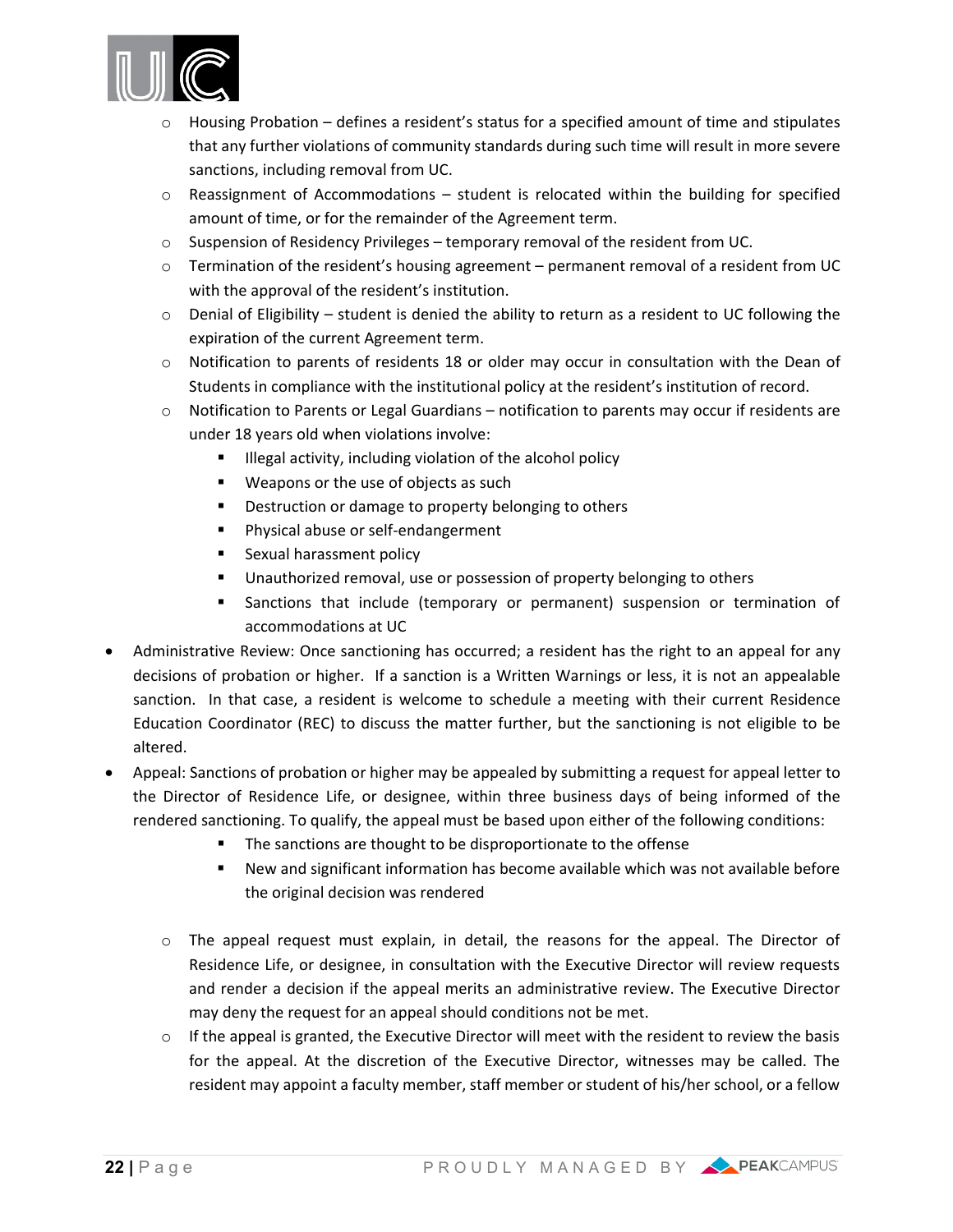

UC community member, to attend the review as his/her silent observer. An observer must be approved by the Executive Director prior to the administrative review, and the Director of Residence Life may also be present during the review.

The Executive Director has the authority to:

- Allow additional time for further investigation at the discretion of the administrative reviewer.
- Find the individual not responsible with recommended further action.
- Find the individual responsible and either support current or assign new and different and appropriate sanction(s). Previous behavior/status and the seriousness of the infraction, along with the resident's home institution's precedent will be considered when assigning sanctions.
- *Failure to appear at a scheduled review may result in a decision being made in absentia. All decisions made through administrative review are considered immediately enforceable and sanctions are in effect whether an appeal is submitted, and throughout the appeal process.*

The Executive Director in consultation with the Dean of Students at the individual's institution of record will make the final determination of the appeal, including removal from UC. Failure to complete or comply with any sanction or requirement within the designated time frame may result in additional action.

**IMPORTANT NOTE:** While every effort will be made to honor the process, the Executive Director reserves the right to take immediate and appropriate action outside these procedures to address situations and behaviors that are significantly disruptive to the community or pose an imminent threat to the safety of the individual or others including temporary removal of residents from the UC community.

#### **IMPORTANT PHONE NUMBERS**

| <b>UNIVERSITY CENTER</b>          |              |
|-----------------------------------|--------------|
| Management Office                 | 312-924-8000 |
| <b>Security Desk</b>              | 312-924-8911 |
| <b>Technology Services</b>        | 312-924-8004 |
| <b>Resident Advisor</b>           | 312-924-8013 |
| COLUMBIA COLLEGE CHICAGO          |              |
| Campus Security                   | 312-369-1111 |
| <b>College Advising</b>           | 312-369-7645 |
| <b>Counseling Services</b>        | 312-369-8700 |
| Residence Life                    | 312-369-7803 |
| <b>Student Financial Services</b> | 312-369-7140 |
| http://directory.colum.edu/       |              |
| <b>DEPAUL UNIVERSITY</b>          |              |
| Operator                          | 312-362-8000 |
| Public Safety (Loop)              | 312-362-8400 |